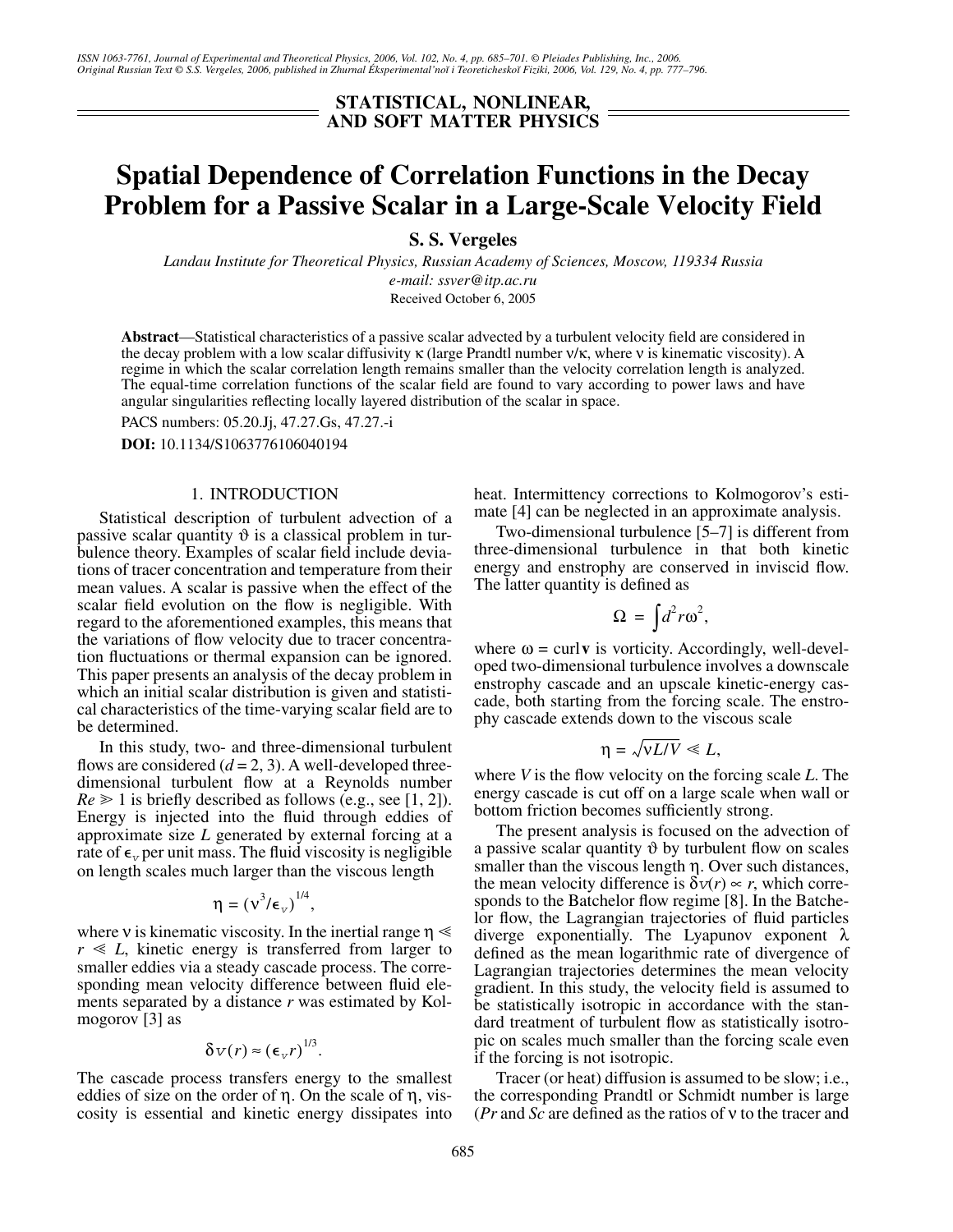heat diffusivity, respectively). Here, both diffusivities are denoted by  $\kappa$ ; i.e.,  $v/\kappa$  is a large parameter. The nonuniformities of the scalar field advected by turbulent flow are smoothed out by diffusion over lengths smaller than the diffusive scale  $r_d$ . Since the Prandtl (or Schmidt) number is large, we have

$$
r_{\rm d} \sim \sqrt{\kappa/\lambda}.
$$

Similarly, the viscous scale is

$$
\eta \sim \sqrt{v/\lambda},
$$

i.e.,  $r_d \ll \eta$ .

The Batchelor regime with random velocity field can also be considered as a model of the so-called elastic turbulence [9]. Elastic turbulence develops in polymer solutions when the Reynolds number is low  $(Re \leq 1)$  and  $Wi \sim 1$ , where the Weissenberg number is defined as the ratio of the inverse polymer relaxation time µ to the characteristic velocity gradient:

$$
Wi = \mu L_0/V,
$$

for a reference velocity *V* and a flow domain of characteristic size  $L_0$ . In elastic turbulence the dominant contribution to velocity gradient corresponds to eddies of size on the order of  $L_0$ . Therefore, the approximation  $\delta v(r) \propto r$  is valid on the largest scales, and the flow Lyapunov exponent is estimated as

 $λ \sim V/L_0$ .

The velocity field is assumed to be statistically isotropic on the scale  $L_0$ . Since scalar diffusion in elastic turbulence is also assumed to be weak, the diffusive scale,  $r_{d}$ , is much smaller than  $L_0$ . If the Reynolds number is defined as

then

$$
r_{\rm d}/L_0 \sim \sqrt{\kappa/\text{ReV}}
$$

 $Re = L_0 V/v$ ,

Thus,  $r_d \ll L_0$  if

$$
Pr = v/\kappa \ge Re^{-1}.
$$

The initial scalar distribution  $\vartheta_0(\mathbf{r})$  is assumed to be statistically homogeneous and isotropic, while the size *l* of nonuniformities of  $\vartheta_0$  is such that  $r_d \ll l \ll \eta$ . For elastic turbulence, it is assumed that  $r_d \ll l \ll L_0$ .

The significant progress made in recent theoretical studies of passive-scalar advection by random velocity fields was mainly achieved by using Kraichnan's model [10], in which the velocity field is treated as delta-correlated in time and smooth in space. Subsequently, this model was extended to fields characterized by the socalled multiscaling behavior. One of the first analyses of this kind was presented in [11], where the evolution of weak magnetic field in turbulent flow was considered. In Kraichnan's model, closed equations can be obtained for equal-time passive-scalar correlation functions. Since many correlation functions depend only on the integral characteristics of velocity field, the qualitative results obtained by using Kraichnan's model can be extended to velocity fields with finite correlation times. The current status of the theory of passive-scalar advection was reviewed in [12].

Theoretical analyses of the decay problem for Batchelor-regime turbulence were presented in [13– 15]. In [13], Kraichnan's model was employed to examine the passive-scalar pair correlation function  $F(r)$  in the case when there are two regions of asymptotic behavior of the velocity pair correlation function. For scales smaller than the viscous length, it was assumed that  $\delta v(\mathbf{r}) \propto r$ , while

$$
\langle \left(\delta v(\mathbf{r})\right)^2 \rangle \propto r^{2-\gamma}
$$

for larger scales. According to [13], the corresponding passive-scalar correlation length is an exponentially increasing function of time:

$$
r_+ \propto l e^{\lambda t}.
$$

As it exceeds the viscous length, the function changes to a power law:

$$
r_{+} \propto t^{1/\gamma} \gg \eta.
$$

Thereafter, the characteristic scale of fluctuations lies in the inertial range. These fluctuations drive a subviscous-range cascade flux down to the diffusive scale  $r_d$ . Accordingly, the spectral density varies as

$$
k^{d-1}F(k) \propto 1/k
$$

over the wavenumber interval

$$
\eta^{-1} \ll k \ll r_d^{-1}.
$$

Similar behavior of the spectral density is obtained when new passive-scalar fluctuations are permanently created on large scales [8, 10, 16]. In [14], high-order scalar correlation functions were analyzed in the limit of  $\eta \longrightarrow 0$ . An initial stage of decay was considered in [15], where the single-point statistical characteristics of the scalar field were studied for an arbitrary finite-time correlated velocity field.

The initial stage at which the scalar correlation length has not reached the viscous scale η, can be qualitatively characterized as follows [13, 15]. The evolution of the scalar field is described by assuming that any initial scalar distribution with a fluctuation length scale *l* can be represented by a superposition of blobs of size *l*. A blob of size *l* means an initial distribution  $\vartheta_0$  that does not vanish only within a region of size *l*. When the velocity field has a nonzero gradient, the blob expands and contracts along mutually orthogonal directions exponentially in time. Diffusion counterbalances contraction as the blob size reduces to  $r \sim r_d$  in the contracting direction, whereas the blob size in the expanding direction is not affected by diffusion. After the smallest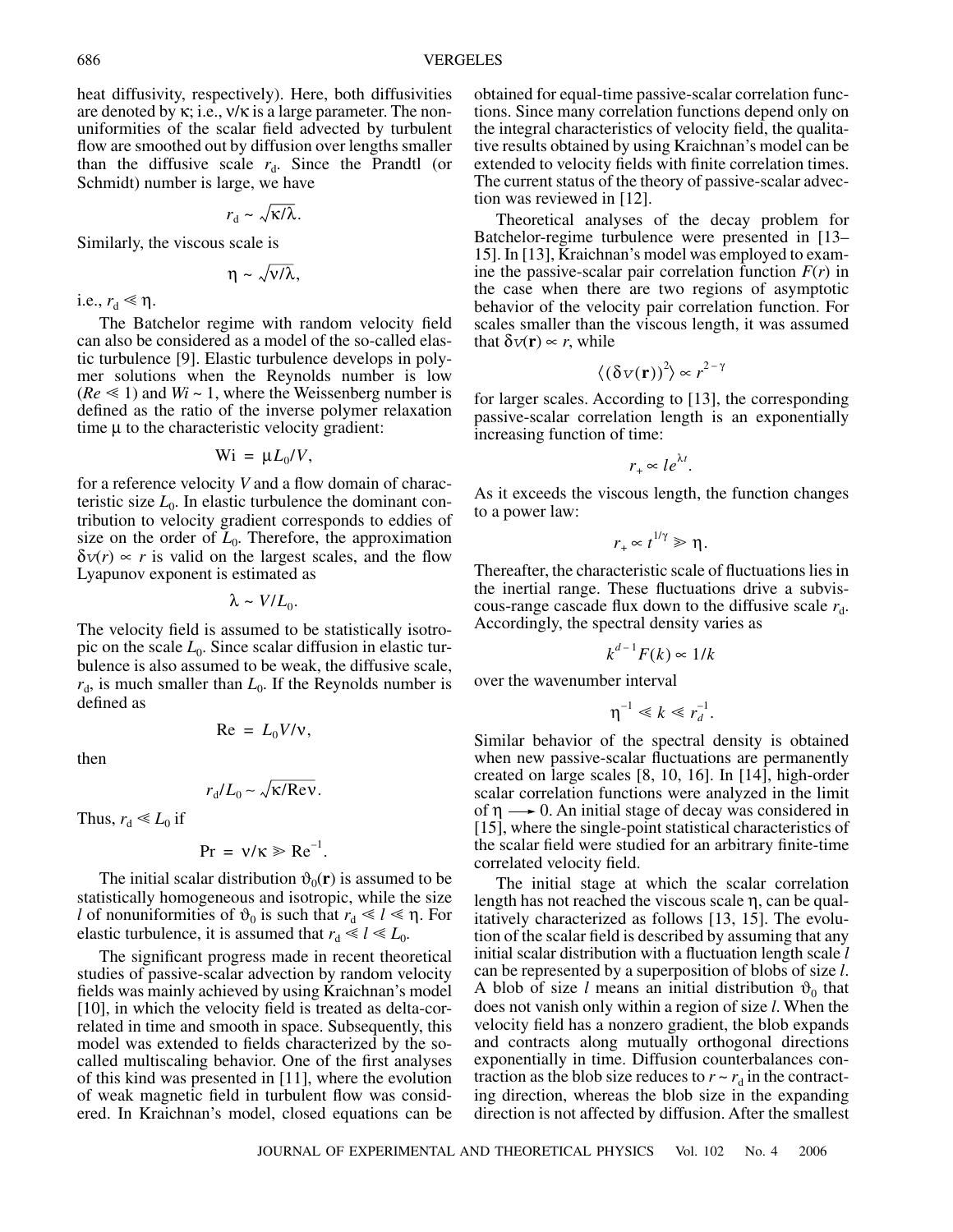blob size has reduced to  $r_d$ , its volume increases, while the mean value of the scalar inside the blob decreases. A statistically homogeneous and isotropic initial scalar distribution can be represented as a superposition of many blobs chaotically dispersed in space. Since blobs separated by a distance much smaller than η are strained by the same velocity gradient, they are similarly oriented in space, and their shapes vary in a similar manner. Thus, the local scalar distribution becomes highly anisotropic. As the smallest blob size reduces to  $r_{d}$ , blobs tend to overlap, while the fluctuation intensity decreases with time elapsed. At the same time, there remain flow regions where the local tracer concentration substantially deviates from its mean value. In these regions, local velocity gradients are much weaker than the volume-averaged velocity gradient. The relative volume of these regions is small, because the probability of such velocity fluctuations is low.

In [15], single-point moments of a scalar field were calculated by finding the optimal velocity fluctuation intensity for which the scalar fluctuation intensity and the statistical weight of velocity fluctuations are equally important. The optimal fluctuation intensity turned out to be different for moments of different orders, which implies strong intermittency of the scalar field. In this study, the same initial stage of scalar decay is analyzed by a similar method, but equal-time correlation functions are considered. It is demonstrated that the pair correlation functions calculated in [13] for a delta-correlated velocity field remain qualitatively correct for a velocity field arbitrarily correlated in time. Since knowledge of the pair correlation function is not sufficient for characterizing the scalar distribution in space, higher order correlation functions are also analyzed. As a result, correlation functions are determined for an arbitrary finite-time correlated velocity field. Higher order correlation functions are shown to exhibit scaling behavior analogous to that of the pair correlation function considered in [13]. In accordance with the general tendency of the blob toward contraction and expansion, higher order correlation functions are found to have angular singularities. The existence of such singularities is independent of specific statistical characteristics of the velocity field. However, the power exponents of the angular singularities depend on the statistical characteristics of the velocity field.

#### 2. STATEMENT OF THE PROBLEM

Evolution of a passive scalar quantity  $\vartheta$  in a moving fluid is described by the advection-diffusion equation

$$
\partial_t \vartheta + (\mathbf{v} \cdot \nabla) \vartheta = \kappa \Delta \vartheta. \tag{1}
$$

If the scalar is a tracer concentration, then Eq. (1) corresponds to the limit case of massless tracer particles. The assumption that the scalar is passive means that the flow velocity **v** is not influenced by the dynamics of the ϑ field. Accordingly, the velocity and scalar fields are statistically independent.

The ratio of kinematic viscosity ν to scalar diffusivity κ is assumed to be large. If the scalar is a tracer concentration, then the ratio is the Prandlt number *Pr*. If the scalar quantity is temperature, then  $\kappa$  is heat diffusivity and  $v/\kappa$  is the Schmidt number. In the present analysis, these parameters are equivalent. By convention,

$$
v/\kappa = Pr \geq 1.
$$

The diffusive scale  $r_d$  is defined as the length scale on which the advection and diffusion terms in Eq. (1) are comparable:

$$
r_{\rm d} = \sqrt{2\kappa/\lambda}.\tag{2}
$$

Here,  $\lambda$  is the Lyapunov exponent defined as the mean logarithmic rate of divergence of two initially close Lagrangian trajectories: if  $r(t)$  is the distance between Lagrangian particles, then

$$
\lambda = \left\langle \frac{d \ln r}{dt} \right\rangle.
$$

On scales much larger than  $r_d$ , the right-hand side of Eq. (1) can be neglected and an advection equation is obtained. On scales smaller than the diffusive scale, diffusion plays the dominant role, smoothing out nonuniformities in the scalar distribution. For a turbulent flow characterized by the viscous scale  $\eta \sim \sqrt{\nu/\lambda}$ , the condition  $Pr \ge 1$  implies that  $\eta \ge r_d$ .

For elastic turbulence,  $Re \leq 1$ . If the characteristic size of the flow domain and the corresponding characteristic velocity are denoted by  $L_0$  and *V*, respectively, then

$$
Re = L_0 V / v.
$$

Since the dominant contribution to velocity gradient corresponds to eddies of size on the order of  $L_0$ , the Lyapunov exponent is

$$
\lambda \sim Re/vL_0^2.
$$

Assuming that  $r_d \ll L_0$ , we have

$$
Pr \geqslant Re^{-1}.
$$

The characteristic size *l* of nonuniformities in the initial scalar distribution  $\vartheta_0(\mathbf{r})$  is assumed to be such that  $\eta \ge l \ge r_d$ , which implies that the Peclet number is

$$
Pe = l/r_{\rm d} \geq 1.
$$

The distribution of  $\vartheta_0$  is supposed to be statistically homogeneous and isotropic, with a pair correlation function

$$
F_0(R) = \langle \vartheta_0(0) \vartheta_0(R) \rangle
$$

rapidly decreasing with increasing *r* for distances smaller than  $r \approx l$ .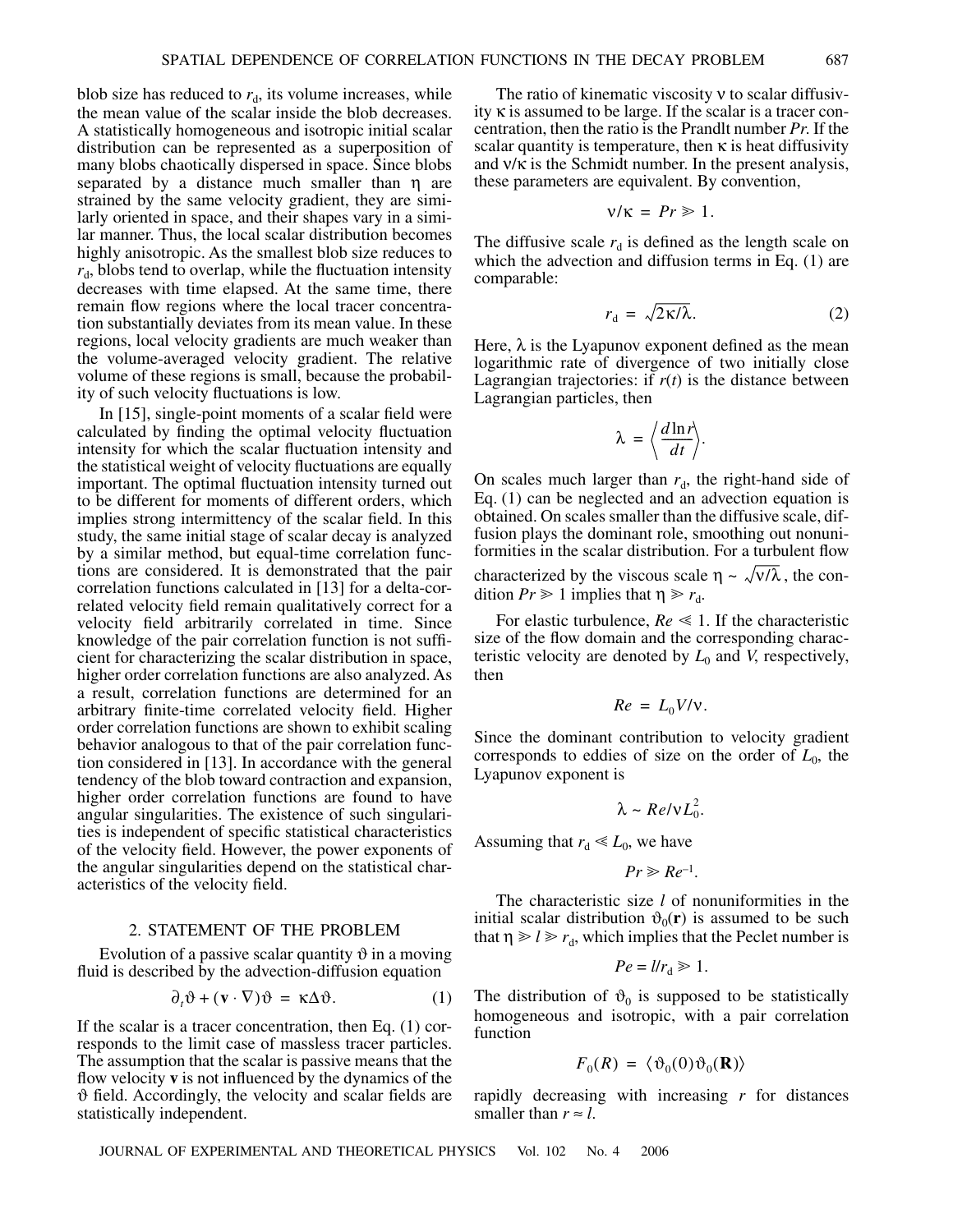The distribution  $\vartheta_0$  can be represented as a superposition of *N* scalar blobs of size *l* chaotically dispersed in space:

$$
\vartheta_0(\mathbf{r}) = \sum_{i=1}^N a_i \Theta_0(|\mathbf{r} - \mathbf{r}_i|/l). \tag{3}
$$

The initial scalar distribution in a blob is described by a spherically symmetric function Θ<sub>0</sub>( $|\mathbf{r}'|$ *l*) decreasing for distances smaller than *l*. To be specific, we assume that

$$
\int d\mathbf{r}' \Theta_0(r'l') = l^d,
$$

where *d* is the space dimension. The vectors  $\mathbf{r}_i$  define randomly distributed locations of the blobs, and the random weighting factors  $a_i$  characterize scalar fluctuation amplitudes. If the flow domain is uniformly filled with blobs, then the concentration of blobs is

$$
D^{-d} = N/\mathcal{V},
$$

where  $\mathcal V$  is the volume of the flow domain. The average distance between blobs is

$$
D = (\mathcal{V}/N)^{1/d},
$$

where  $d = 2$  or 3.

Two limit cases of  $\vartheta_0$  distribution are considered here. The limit distribution denoted by  $\vartheta_0^g$  describes strongly overlapping blobs ( $D \ll l$ ). In this case, the scalar field can be treated as Gaussian. The volume aver-

age of the scalar is eliminated from analysis by assuming that the Corrsin invariant  $\int d\mathbf{r} \, \vartheta^g$  is zero, which implies that

$$
\sum_i a_i = 0.
$$

Averaging (3) over the random locations  $\mathbf{r}_i$  yields the pair correlation function

$$
F_0(R) = \frac{1}{\mathcal{V}} \left[ -\frac{l^{2d}}{\mathcal{V}} + \int d\mathbf{r}' \Theta(|\mathbf{R} + \mathbf{r}'|/l) \Theta(r'/l) \right]
$$
(4)

$$
\times \sum_i a_i^2 = C_2 \int \frac{d\mathbf{r}'}{l^d} \Theta_0(|\mathbf{r}' + \mathbf{R}/2|) \Theta_0(|\mathbf{r}' - \mathbf{R}/2|),
$$

where

$$
C_2 = \frac{(1/D)^d}{N} \sum_i a_i^2.
$$
 (5)

This result is obtained in the limit of  $\mathcal{V} \longrightarrow \infty$ . The condition  $D \ll l$  ensures that the scalar field is Gaussian; in particular,

$$
\frac{\langle \vartheta_0^4 \rangle}{6 \langle \vartheta_0^2 \rangle^2} - 1 \propto (D/l)^3 \ll 1.
$$

It is shown in Section 6 that the passive scalar correlation functions are proportional to the correlation functions of a Gaussian field in the long-time limit if *D* ∼ *l*.

The distribution denoted by  $\vartheta_0^p$  corresponds to the opposite limit,  $D \ge l$ . It is assumed that  $a_i > 0$ ; i.e., the scalar has the same sign in all blobs. In the case of  $\vartheta_0^p$ , statistically adequate results are obtained only when all points in the correlation function lie within the same blob, and averaging over  $\mathbf{r}_i$  is required. In particular, the pair correlation function is given by expression (4), and single-point moments are calculated as follows: *d***r**'

$$
\langle (\vartheta_0^p)'' \rangle = C_n \int \frac{d\mathbf{r}}{l^d} \Theta_0^n(r'l') \tag{6}
$$

$$
\approx \frac{l^d}{D^d} \left( \frac{\sum_i a_i}{N} \Theta_0(0) \right)^n,
$$

where

$$
C_n = \frac{(l/D)^d}{N} \sum_i a_i^n.
$$

Statistical characteristics of the scalar field advected by the flow at later times can be described in terms of the equal-time correlation functions defined as

$$
\mathcal{F}_n(\{\mathbf{r}_j\},t) = \left\langle \prod_{j=1}^n \vartheta(\mathbf{r}_j,t) \right\rangle, \tag{7}
$$

where angle brackets denote volume averaging,

$$
\mathscr{F}_n(\{\mathbf{r}_j\},t) = \frac{1}{\mathscr{V}}\int d\mathbf{r} \prod_i \vartheta(\mathbf{r}+\mathbf{r}_i).
$$

Since  $\mathcal{V} \geq \eta^d$ , the averaging in (7) on scales much smaller than η is equivalent to separate averaging over the initial scalar distribution and velocity-gradient statistics.

For elastic turbulence, the averaging in (7) should be interpreted somewhat differently. For example, the average in (7) corresponding to the experimental pipe flow examined in [9] is obtained by averaging over the pipe cross section combined with time averaging, the latter being equivalent to averaging over the velocitygradient distribution for Newtonian turbulence.

## 3. FLUID MOTION

Consider the flow in a frame of reference moving with a fluid particle on length scales smaller than  $\eta$  (for Newtonian turbulence) or  $L_0$  (for elastic turbulence). Since the Lagrangian velocity field is smooth on these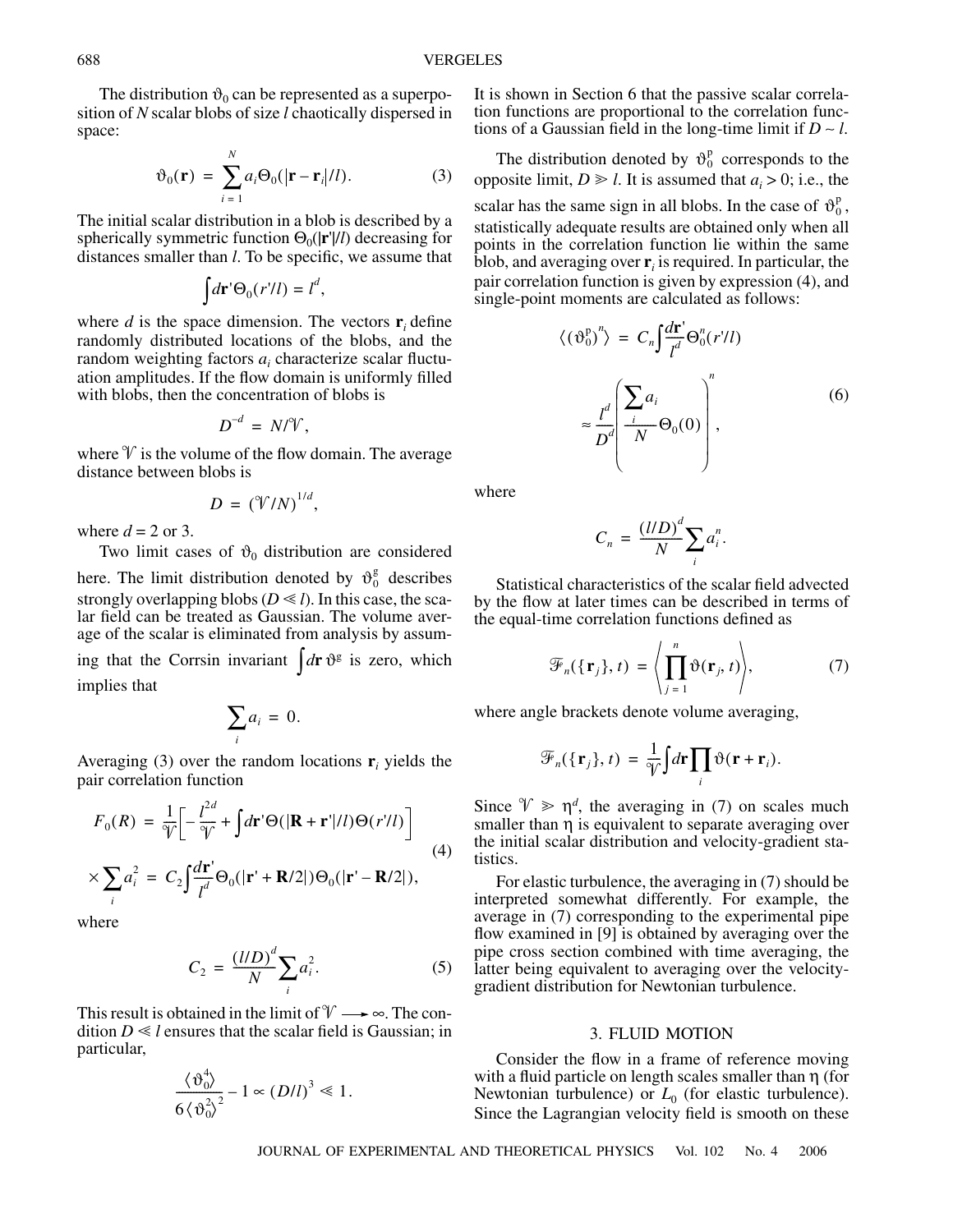scales, it can be described in terms of the velocity-gradient tensor  $\hat{\sigma}$  defined by the relation

$$
\mathbf{v} = \hat{\sigma} \mathbf{r}.\tag{8}
$$

Assuming that the flow is incompressible, we have

$$
tr\hat{\sigma}=0.
$$

The random process  $\hat{\sigma}$  has a finite correlation time in both Newtonian and elastic turbulence. However, the statistical characteristics of  $\hat{\sigma}$  are not known. For a well-developed turbulent flow, the correlation time is comparable to the turnover time of the smallest eddies (of size on the order of  $\eta$ ). It is assumed here that the distribution of  $\hat{\sigma}$  is statistically isotropic. These assumptions are sufficient for estimating some characteristics of the flow and the advected scalar.

The Lagrangian trajectory  $\mathbf{r}(t)$  of a fluid particle can be represented in terms of a linear transformation:

$$
\mathbf{r}(t) = \hat{W}(t)\mathbf{r}(0), \quad \frac{d\hat{W}}{dt} = \hat{\sigma}\hat{W}.
$$
 (9)

Approximation (9) is accurate only for  $r \leq \eta$  (for Newtonian turbulence) or  $r \ll L_0$  (for elastic turbulence). Thus, the deformation of a fluid particle is described by

the affine transformation  $\hat{W}$ . For incompressible flows,

$$
\det \hat{W} = 1.
$$

The motion of a fluid element is decomposed into expansion and rigid-body rotation by representing the linear transformation as

$$
\hat{W} = \hat{N}\hat{D}\hat{\mathbb{O}},\tag{10}
$$

where  $\hat{N}$  and  $\hat{O}$  are orthogonal matrices and  $\hat{D}$  is a diagonal one.

Define

$$
\rho_i = \ln D_{ii}, \quad i = 1, ..., d.
$$

The equations for  $\rho_i$  derived by combining (9) with (10) have the form

$$
\dot{\rho}_i = \bar{\sigma}_{ii}, \quad \hat{\bar{\sigma}} = \hat{N}^{\mathrm{T}} \hat{\sigma} \hat{N}.
$$
 (11)

If det  $\hat{W} = 1$ , then

$$
\sum_i \rho_i = 0.
$$

To derive equations for the orthogonal matrices in (10), define the rotation velocities

$$
\Omega^{\mathbf{n}} = \hat{N}^{\mathbf{T}} \partial_t \hat{N}, \quad \Omega^{\mathbf{o}} = \partial_t \hat{\mathbf{C}} \hat{\mathbf{C}}^{\mathbf{T}}.
$$

It holds that

$$
\Omega_{ij}^{\mathbf{n}} = \frac{\overline{\sigma}_{ij} \exp(\rho_j - \rho_i) + \overline{\sigma}_{ji} \exp(\rho_i - \rho_j)}{2 \sinh(\rho_j - \rho_i)},
$$
\n
$$
\Omega_{ij}^{\mathbf{o}} = \frac{\overline{\sigma}_{ij} + \overline{\sigma}_{ji}}{2 \sinh(\rho_i - \rho_j)}.
$$
\n(12)

In the limit regime reached over a relatively short time  $t \ge \lambda^{-1}$ , the fluid-element size changes differently along different eigendirections of the expansion tensor. To be specific, assume that

$$
e^{\rho_1} \gg \ldots \gg e^{\rho_d}.
$$

In this limit, it follows from (12) that the statistical characteristics of  $\hat{\bar{\sigma}}$  are independent of  $\rho_i$ . The expansion and contraction Lyapunov exponents defined as

$$
\lambda_i = \langle \bar{\sigma}_{ii} \rangle \tag{13}
$$

are on the order of the inverse correlation time of the process  $\hat{\sigma}$ . For incompressible flows,

$$
\sum_i \lambda_i = 0.
$$

Hereinafter, it is assumed that

$$
\lambda_1 > \ldots > \lambda_d.
$$

The mean logarithmic rate of divergence of initially close Lagrangian trajectories defined above is  $\lambda = \lambda_1$ . On a time scale much larger than the correlation time of the process  $\bar{\sigma}$ , it follows from (11) that  $\rho_i$  is the sum of a large number (proportional to  $\lambda t$ ) of similarly distributed independent random variables. Therefore, the probability of deviation of the growth rate of ρ*<sup>i</sup>* from its mean value given by (13) is described by the distribution function

$$
\mathcal{P}(\rho_2, \rho_3) \approx \frac{C}{t} \exp[-tS(x_2, x_3)], \quad x_i = \frac{\rho_i}{t} - \lambda_i, \tag{14}
$$

where *C i*s a normalization constant and *S* is the socalled Cramer function (e.g., see [17]). The relative corrections to (14) are on the order of 1/λ*t*. The Cramer function *S* is convex and has a minimum at the origin. It can be calculated exactly in Kraichnan's model with delta-correlated velocity field (see Appendix). For real turbulent flows, the function  $S$  cannot be found since the statistical characteristics of  $\hat{\sigma}$  are not known. It is assumed here that the second derivative of *S* is on the order of  $\lambda^{-1}$ , because it is the only time scale of turbulent flow in the viscous range. The factor  $t^{-1}$  in (14) is of no importance for the analysis of the exponential behavior of correlation functions presented below.

In Kraichnan's model,  $\lambda_2 = 0$ . The value of  $\lambda_2$  for well-developed turbulence governed by the Navier– Stokes equations can be found only by numerical simulation. For example,  $\lambda_2 \approx 0.2\lambda_1$  was obtained in [18],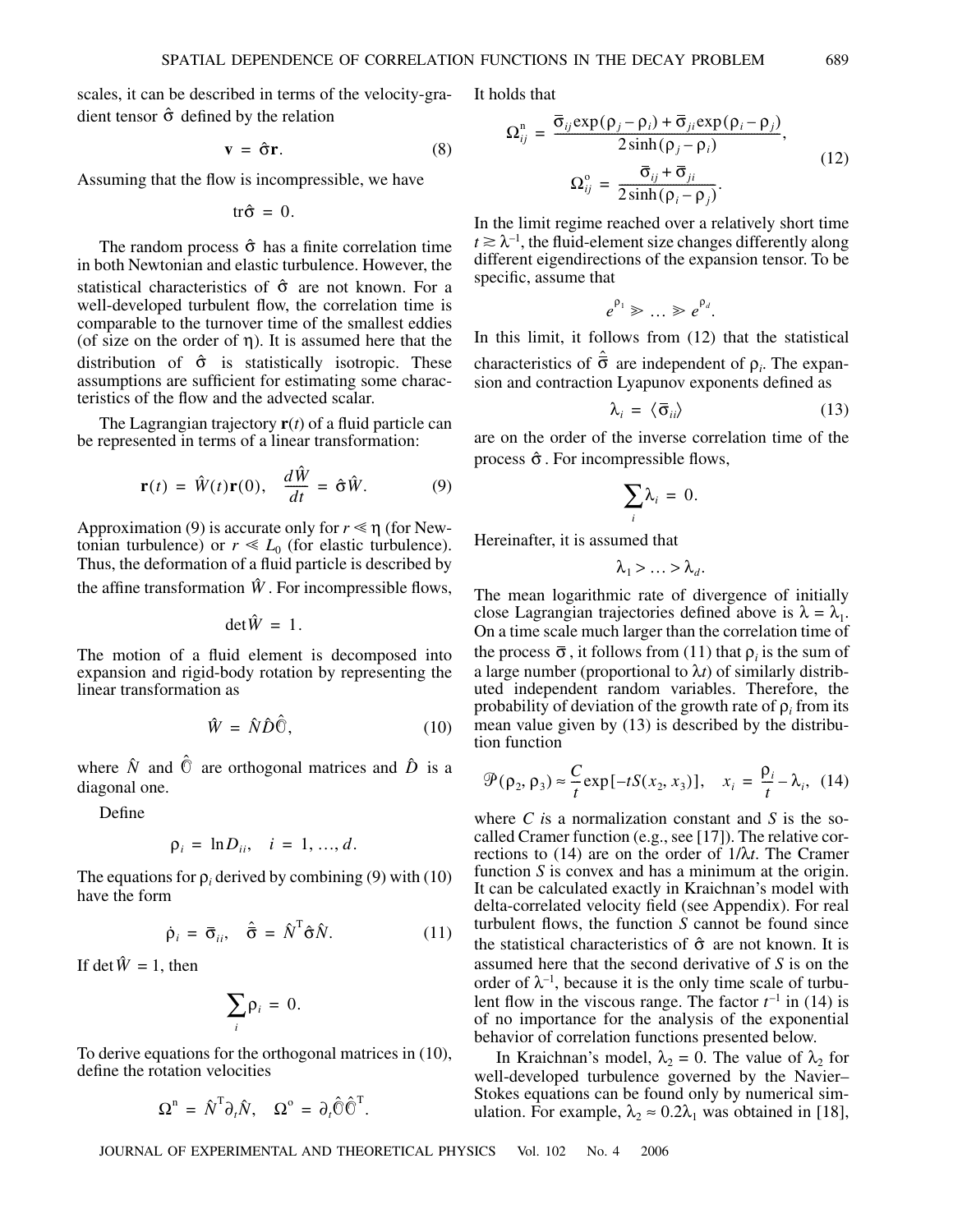where turbulence generated by large-scale random forcing was simulated under periodic boundary conditions.

In what follows, it is shown that the dependence of scalar correlation functions on the velocity field is determined by the function *S*, which is introduced phenomenologically. As a result, possible types of behavior of passive-scalar correlation functions depending on *S* are predicted. Conversely, information about *S* can be derived from correlation functions that are known from experiment.

The matrix  $\hat{O}$  defining the expansion and contraction directions evolves over a time interval  $t \approx 1/\lambda$ , reaching a steady-state limit when expansion becomes sufficiently large. According to (12), this limit corresponds to

$$
e^{\rho_1} \gg \dots \gg e^{\rho_d}
$$

(see [19]). By virtue of flow isotropy, the matrix values are uniformly distributed on the group *O*(*d*). The orthogonal matrix  $\hat{N}$  substantially varies and becomes decorrelated from  $\hat{O}$  over a time interval on the order of  $\lambda^{-1}$ , and the corresponding distribution function is also uniform on the group  $O(d)$ .

## 4. AVERAGING OVER THE INITIAL SCALAR DISTRIBUTION

For an arbitrary distribution  $\vartheta_0(\mathbf{r})$ , a Fourier component  $\tilde{\vartheta}$  (**k**, *t*) of the solution to Eq. (1) combined with (8) can be written as

$$
\tilde{\vartheta}(\mathbf{k}, t)
$$
\n
$$
= \tilde{\vartheta}_{0}(\hat{\mathbf{W}}^{T}\mathbf{k}) \exp\left[-\frac{1}{(2\text{Pe})^{2}}\mathbf{k}(\hat{\mathbf{W}}\hat{\mathbf{\Lambda}}\hat{\mathbf{W}}^{T})\mathbf{k}\right],
$$
\n
$$
\hat{\mathbf{\Lambda}} = \int_{0}^{t} \lambda dt' \hat{\mathbf{W}}^{-1}(t') \hat{\mathbf{W}}^{-1,T}(t').
$$
\n(16)

# *4.1. Evolution of an Individual Blob*

For

$$
\vartheta_0(\mathbf{r}) = \Theta_0(r),
$$

expression (15) yields the scalar distribution

0

$$
\Theta(\mathbf{r}, t) = \int \frac{d\mathbf{k}e^{i\mathbf{k} \cdot \mathbf{r}}}{(2\pi)^d} \tilde{\Theta}_0(l \sqrt{\mathbf{k} \hat{W} \hat{W}^T \mathbf{k}})
$$

$$
\times \exp\left\{-\frac{l^2}{(2\text{Pe})^2} \mathbf{k} (\hat{W} \hat{\Lambda} \hat{W}^T) \mathbf{k}\right\}.
$$
 (17)

Without specifying the function  $\Theta_0(r)$ , the blob can be described in terms of the inertia tensor  $\hat{I}$  , defined as

$$
I^{\alpha\beta} = \frac{\int \vartheta(\mathbf{r}) r^{\alpha} r^{\beta} dr}{l^2 \int \vartheta(\mathbf{r}) dr}.
$$
 (18)

Substituting  $(18)$  into Eq.  $(1)$  and using  $(8)$ , we obtain

$$
\frac{d\hat{I}}{dt} = \hat{\sigma}\hat{I} + \hat{I}\hat{\sigma}^{\mathrm{T}} + \lambda / Pe^2.
$$
 (19)

Suppose that *l* is defined so that the initial condition is

$$
\hat{I}(t=0) = \hat{1}.
$$

The relation between  $\hat{I}$  and  $\hat{W}$  is nonlocal in time:

$$
\hat{I} = \hat{W} \left[ 1 + \frac{\hat{\Lambda}}{\text{Pe}^2} \right] \hat{W}^{\text{T}}.
$$
 (20)

In view of (20), the integral over **k** in (17) has a significant value if

$$
\mathbf{k}\hat{I}\mathbf{k} \lesssim 1.
$$

The contribution of the region of integration where

$$
\mathbf{k}\hat{I}\mathbf{k}\geq 1
$$

is negligible. Thus, the distribution  $\Theta(\mathbf{r}, t)$  is controlled by the tensor  $\hat{I}$ . We say that a vector **R** fits into a blob Θ(*t*) if

$$
\mathbf{R}\hat{I}^{-1}\mathbf{R}\leq 1,
$$

and does not fit into it if

$$
\mathbf{R}\hat{\mathbf{\Gamma}}^{-1}\mathbf{R}\geq 1.
$$

Let us represent  $\hat{I}$  as

$$
\hat{I} = \hat{R}\hat{\mathcal{M}}\hat{R}^{\mathrm{T}},\tag{21}
$$

where  $\hat{R}$  and  $\hat{M}$  are orthogonal and diagonal matrices, respectively. As time elapses, the blob transforms into a prolate ellipsoid with major axes  $e^{m_1}$ ,  $e^{m_2}$ , and  $e^{m_3}$  (in decreasing order), where  $e^{2m_i} = M_{ii}$ . The matrix  $\hat{R}$ determining the axes of the chaotically rotating ellipsoid is uniformly distributed on the group *O*(3).

The equations for the logarithms  $m_i$  of the blob's major axes are derived from (19):

$$
\dot{m}_i = \tilde{\sigma}_{ii} + \lambda \exp(-2(p+m_i)),
$$
  
\n
$$
\tilde{\sigma} = \hat{R}^T \hat{\sigma} \hat{R}, \quad p = \ln(\sqrt{2}Pe).
$$
\n(22)

The rotation velocity

$$
\Omega^{\rm r} = \hat{R}^{\rm T} \partial_t \hat{R}
$$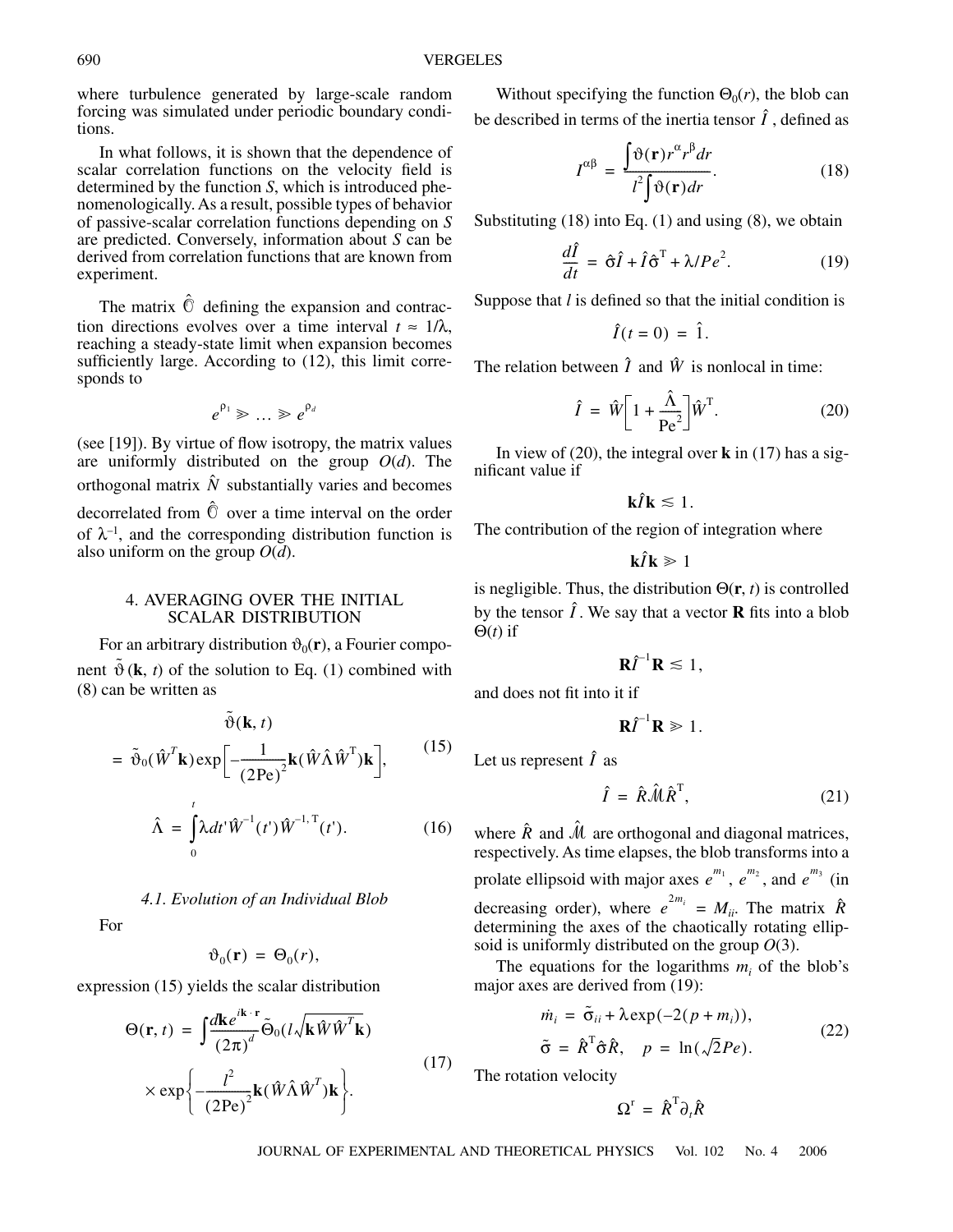of the blob is given by the expression

$$
\Omega_{ij}^{\rm r} = \frac{\tilde{\sigma}_{ij} \exp(m_j - m_i) + \tilde{\sigma}_{ji} \exp(m_i - m_j)}{2 \sinh(m_j - m_i)}.
$$
 (23)

A comparison of (23) with (12) shows that if

$$
e^{m_1}\gg e^{m_2}\gg e^{m_3}
$$

(the major axes differ substantially), then the statistical characteristics of  $\hat{\tilde{\sigma}}$  are independent of  $\hat{R}$ , approaching those of  $\bar{\sigma}$  by virtue of (11) in the limit of

$$
e^{\rho_1} \gg e^{\rho_2} \gg e^{\rho_3}.
$$

When diffusion is negligible, the scalar field is only advected by the flow and its deformation is controlled by the same  $\hat{W}$ , because

$$
\hat{I} = \hat{W}\hat{W}^{\mathrm{T}},
$$

and

$$
m_i = \rho_i.
$$

Diffusion plays an important role in the dynamics of *mi* when  $m_i + p \leq 1$  because  $\tilde{\sigma} \approx \lambda$ . According to (14), the contraction of the blob is counterbalanced by diffusion on the diffusive time scale

$$
t_{\rm d} \approx \lambda^{-1} \ln \text{Pe}.\tag{24}
$$

At later times, the major axis continues to increase at the same rate, while the minor axis remains constant at  $r_d$ . This implies that the blob volume

$$
V = \frac{l^d}{\Theta(\mathbf{r} = 0, t)}
$$

exponentially increases and the mean value of the scalar inside the blob exponentially decreases accordingly. It follows from  $(17)$  that

$$
V \propto l^d \left[ \det \hat{I} \right]^{1/2} = l^d \exp \sum_i m_i. \tag{25}
$$

#### *4.2. Gaussian Statistics*

Consider the case of a Gaussian initial field  $\vartheta_0^g(\mathbf{r})$ .

Performing the averaging over the ensemble of  $\vartheta_0^g$  in (7) for a particular realization of  $\hat{\sigma}$  under initial condition (3) and using the fact that Eq. (1) is linear in  $\vartheta$ , we find that the scalar field remains Gaussian and statistically uniform in space, but not statistically isotropic. The pair correlation function

$$
G_2(\mathbf{R}, t) = C_2 \int \frac{d\mathbf{r}'}{t^d} \Theta(\mathbf{r}' + \mathbf{R}/2, t) \Theta(\mathbf{r}' - \mathbf{R}/2, t) \tag{26}
$$

is not spherically symmetric. Let us decompose correlation function (26) into a coordinate- and time-dependent parts:

$$
G_2(\mathbf{R}, t) = U(\mathbf{R}, t) G_2(0, t). \tag{27}
$$

Whereas  $U(\mathbf{R}, t) \sim 1$  when **R** fits into the blob  $\Theta(t)$ , this factor is a rapidly decreasing function when **R** does not fit into the blob. Up to a factor on the order of unity that depends on details of the scalar distribution inside the blob,

$$
G_2(0, t) = C_2[\det \hat{I}]^{-1/2} \Theta_0^2(0).
$$

When averaged over the ensemble of  $\vartheta_0^g$ , the 2*nth*-order correlation functions given by (7) are factored into  $(2n - 1)!!$  contributions by Wick's theorem. Each contribution corresponds to a certain combination of the set  $\{\mathbf{r}_j\}$  of 2*n* points into pairs. If the points in the *i*th pair are separated by a distance  $\mathbf{R}_i$ , then the fully averaged contributions yield

$$
F_{2n}^{\mathcal{g}} = \left\langle \prod_{j=1}^{n} G_2(\mathbf{R}_i, t) \right\rangle_{\sigma}, \tag{28}
$$

where the subscript  $\sigma$  denotes averaging over the  $\hat{\sigma}$  statistics. The product of  $G_2(\mathbf{R}_i, t)$  in (28) means that a substantial contribution to (28) in the correlation function  $\mathcal{F}_{2n}$  defined by (7) corresponds to realizations of the process  $\hat{\sigma}$  in which all vectors **R**<sub>*i*</sub> fit into the blob described by (17).

# *4.3. Rare Fluctuations*

Without loss of generality, an expression for the scalar correlation functions averaged only over the ensemble of  $\vartheta_0^p$  (for widely separated blobs) is derived by assuming that one point in (7) lies at the origin:

$$
\mathbf{r}_1 = 0.
$$

In this case,

$$
G_n^p = C_n \int \frac{d\mathbf{r}'}{l^3} \Theta(\mathbf{r}',t) \prod_{k>1} \Theta(\mathbf{r}_k + \mathbf{r}',t). \tag{29}
$$

To decompose expression (29) into coordinate- and time-dependent parts, note that the correlation function vanishes if at least one of the vectors  $\mathbf{r}_k$  does not fit into the blob. The time-dependent part behaves as follows:

$$
\frac{1}{l^3}\int d\mathbf{r}'\Theta^n(\mathbf{r}') \propto \left[\det \hat{I}\right]^{-(n-1)/2}.
$$

Comparing  $\langle G_n^{\mathsf{P}} \rangle_{\sigma}$  with (28), we see that contribution (28) to the correlation function  $\mathcal{F}_{2n}^g$  defined by (7) in the problem with initial scalar distribution  $\vartheta_0^g$  is proportional to the correlation function  $\mathcal{F}_{n+1}^{\text{p}}$  defined by g p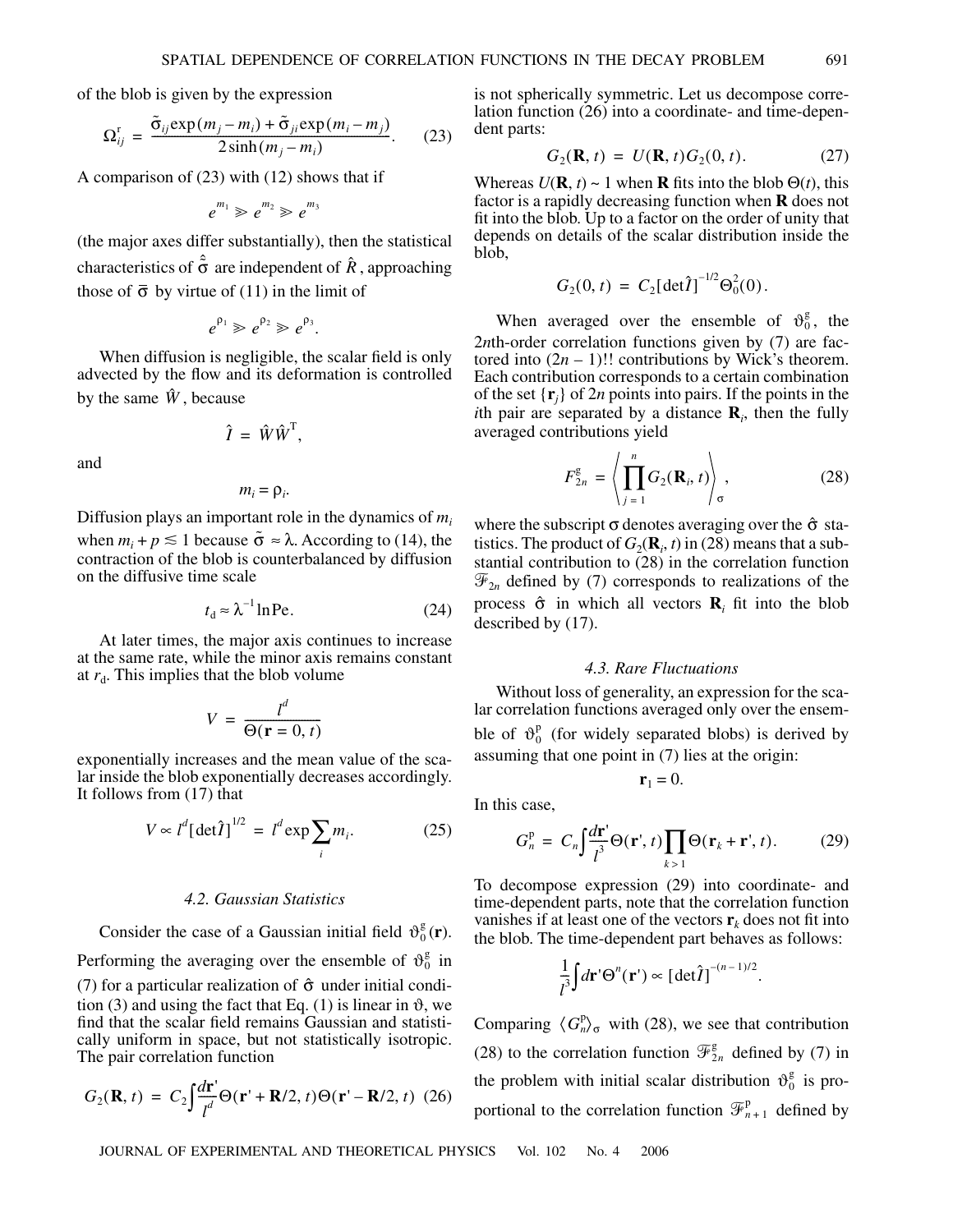(7) in the problem with initial scalar distribution  $\vartheta_0^p$ . Note that the vectors  $\mathbf{r}_k$  in (29) correspond to the vectors

 $\mathbf{R}_i$  in (28), which justifies the use of  $\vartheta_0^g$  and the averaging of expressions (28) in the analysis presented below. Note also that the second-order correlation functions are formally similar in both limit cases of scalar distribution.

Thus, the dependence of correlation functions (7) corresponding to  $\vartheta_0^g$  and  $\vartheta_0^p$  on the realization of the process  $\hat{\sigma}$  prior to averaging over the velocity statistics is determined by  $\hat{I}$ . Therefore, the averaging over the velocity statistics can be decomposed into the averaging over the orientations of the blob described by (17) (realizations of  $\hat{R}$ ) and the averaging over the degree of expansion of the blob (realizations of the matrix  $\hat{\mathcal{M}}$ defined by (21)).

## 5. AVERAGING OVER ROTATIONS

The averaging over the rotations  $\hat{R}$  in (28) involves the factor  $U(\mathbf{R})$ . The averaging procedure is explained here for the three-dimensional pair correlation function. If  $R \le r_d$ , then  $U(\mathbf{R}) \sim 1$  for any orientation in (17); therefore, the angle-averaged result is  $\langle U \rangle_a \sim 1$ . As the magnitude  $R$  increases, the vector  $R$  cannot fit into an arbitrarily oriented blob and  $\langle U \rangle$ <sub>a</sub> decreases. When the value of *R* lies between the intermediate and smallest sizes of the blob, the averaging over  $\hat{R}$  should be performed by taking such rotations that the vector **R** fits into a slab of thickness  $le^{m_3}$ . Thus, the averaging over  $\hat{R}$  yields

$$
U(P) = \begin{cases} le^{m_3} & e^{m_3} \leq R \leq e^{m_2}, \\ R & e^{m_3} \leq R \end{cases}
$$
 (30)

$$
\langle U(\mathbf{R}) \rangle_{\mathbf{a}} = \begin{cases} \frac{1}{l} e^{m_2} e^{m_3} \\ \frac{1}{R} e^{m_2} R, & e^{m_2} \leq \frac{R}{l} \leq e^{m_1}. \end{cases} (31)
$$

Finally, if  $R > le^{m_1}$  (*R* is larger than the blob size in any direction), then  $\langle U \rangle$ <sub>a</sub> is exponentially small; i.e., all passive-scalar correlation functions vanish. The analysis presented below is developed for  $R \ll le^{m_1}$ . Expressions (30) and (31) can be unified into

$$
\langle U(\mathbf{R}) \rangle_{\mathbf{a}} = \exp\{-\chi(-m_2 + y) - \chi(-m_3 + y)\},
$$
  

$$
\chi(x) = \begin{cases} x, & x > 0, \\ 0, & x < 0, \end{cases}
$$
 (32)

where

$$
y = \ln(R/l).
$$

Corrections to the argument of the exponential are of order  $O(1)$ . The asymptotic behavior of  $\langle U \rangle$ <sub>a</sub> described by (32) can also be found by direct calculation using a parameterization of  $\hat{R}$  in terms of angles and averaging  $U(\mathbf{R})$  over the angles.

The four-point correlation function can be calculated by using a configuration of points  $\mathbf{r}_i$  in (7) such that  $\mathbf{R}_1 \perp \mathbf{R}_2$  in (28). Suppose that  $R_1 > R_2$ . In averaging the product  $U(\mathbf{R}_1)U(\mathbf{R}_2)$ , the ellipse with axes  $R_1$  and  $R_2$ must fit into the blob. If  $le^{m_2} < R_2$ , this cannot be done and the contribution of the corresponding realization of  $\hat{I}$  vanishes. Otherwise,

$$
\langle U(\mathbf{R}_1)U(\mathbf{R}_2)\rangle_{\mathbf{a}} = \exp[-\chi(-m_2 + y_1) - \chi(-m_3 + y_1) - \chi(-m_3 + y_2)], \tag{33}
$$

where

$$
y_{1,2} = \ln(R_{1,2}/l).
$$

In the general case, any pair  $\mathbf{R}_{1,2}$  can be used to construct linear combinations  $\tilde{\mathbf{R}}_1$  and  $\tilde{\mathbf{R}}_2$  such that

$$
U(\tilde{\mathbf{R}}_1)U(\tilde{\mathbf{R}}_2) = U(\mathbf{R}_1)U(\mathbf{R}_2)
$$

up to a factor of order unity and  $\tilde{\mathbf{R}}_1 \perp \tilde{\mathbf{R}}_2$ , and  $R_{1,2}$  on the right-hand side of (33) should be replaced by  $\tilde{R}_{1,2}$ , respectively. If the ellipse defined by the mutually orthogonal vectors  $\tilde{\mathbf{R}}_{1,2}$  fits into the blob, then so do the vectors  $\mathbf{R}_1$  and  $\mathbf{R}_2$ .

Analogously, the six-point scalar correlation function can be calculated by using three mutually orthogonal vectors in (28). To be specific, assume that

$$
R_1 > R_2 > R_3.
$$

The nonvanishing contributions to the six-point correlation function correspond to blobs with

$$
le^{m_2} \geq R_2
$$

and

$$
le^{m_3} \ge R_3.
$$

When these conditions are satisfied, the angle-averaged product  $\langle \prod_i U(\mathbf{R}_i) \rangle$ <sub>a</sub> is independent of  $R_3$ , being formally similar to (33). When the vectors in (28) are arbitrary, three mutually orthogonal vectors  $\tilde{\mathbf{R}}_i$  such that

$$
\prod_i U(\tilde{\mathbf{R}}_i) = \prod_i U(\mathbf{R}_i)
$$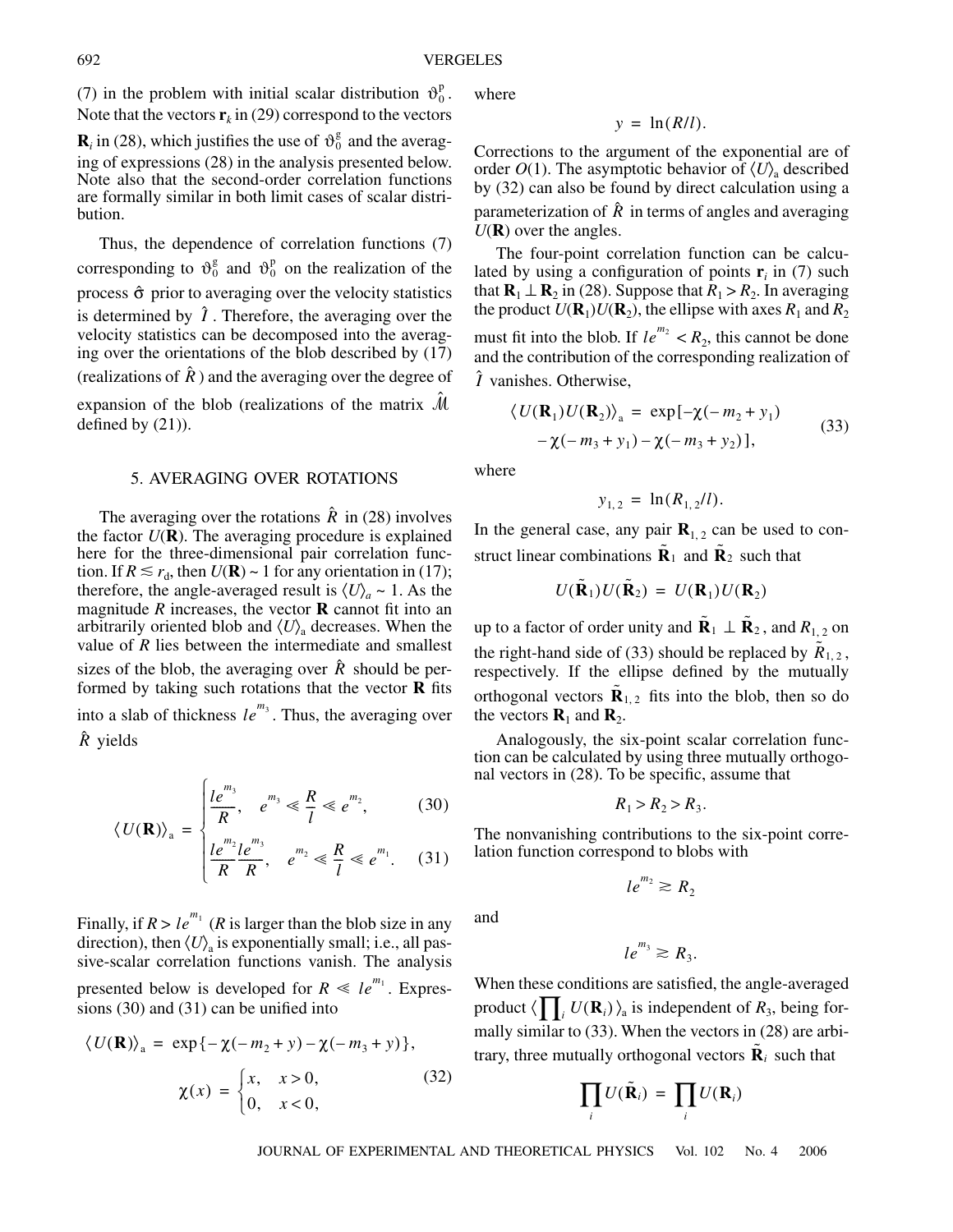should be constructed, and the magnitudes  $\tilde{R}_i$  should be substituted for  $R_i$  in (33).

For  $n \geq 4$  in (28), one can again find three mutually orthogonal vectors  $\tilde{\mathbf{R}}_{1,2,3}$  such that the vectors  $\mathbf{R}_i$  in (28) fit into the corresponding ellipsoid:

$$
\prod_{i=1}^n U(\mathbf{R}_i) \approx \prod_{k=1}^3 U(\tilde{\mathbf{R}}_k).
$$

Thus, the average of a product of more than three functions *U* can always be reduced to the average of a product of three functions *U* of some mutually orthogonal vectors.

## 6. SINGLE-POINT SCALAR STATISTICS

If the distances between the points  $\{r_j\}$  in (7) are smaller than  $r_d$ , then  $U(\mathbf{R}_i) \sim 1$  for each contribution to (28) irrespective of the velocity field realization. Therefore, these factors can be ignored in averaging over the velocity statistics. Single-point moments were analyzed in [15]. In this study, the averaging in single-point moments is performed again to determine the velocity fluctuations responsible for the dominant contribution to a moment. The results are then used to simplify calculations of non-single-point scalar correlation functions. According to (17),

$$
\mathscr{Z}_{\alpha}(t) = \langle |\vartheta^{\alpha}(0, t)| \rangle = \beta_{\alpha} C_{2}^{\alpha} \langle [\det \hat{I}]^{-\alpha/4} \rangle \qquad (34)
$$

for an initial distribution  $\vartheta_0^{\rm g}$  up to a factor of order unity depending on details of distribution (17). The numerical factor

$$
\beta_{\alpha} = \Gamma[(\alpha + 1)/2]2^{1 + \alpha/2}/\sqrt{\pi}
$$

is omitted in this section.

Expression (34) for  $\alpha = 2$  can be interpreted as follows. The Gaussian form of the distribution  $\vartheta_0^g$  implies that the inverse blob volume  $V^{-1}$  is much smaller than the concentration of blobs in expression (3). The mean value of the scalar in a particular blob is proportional to 1/*V*, while its sign is either positive or negative. The number of blobs overlapping at a particular point is proportional to *V*. Therefore, the mean square value of the

$$
\langle \vartheta^2 \rangle \propto V^{-2} V \propto \left[ \det \hat{I} \right]^{-1/2}.
$$

scalar is the sum of random variables,

Consider a non-Gaussian initial passive-scalar distribution. Suppose that the initial concentration of blobs in (3) is relatively low:  $D \sim l$ . After the time interval  $t_d$ defined by (24) has elapsed, diffusion tends to smear the blobs. Therefore, at times *t* such that

$$
\lambda(t-t_{\rm d})\geq 1,
$$

the concentration of blobs approaches the limit

$$
D^{-d}\gg 1/V.
$$

Accordingly, the statistics of the scalar field conditioned on a particular realization of the process  $\hat{\sigma}$  can be treated as Gaussian. The analysis that follows is developed for these times, because the scalar correlation functions obtained exhibit universal behavior.

To find an expression for  $\mathscr{L}_{\alpha}$  in terms of the function *S*, the averaging over the expansion statistics should be performed in (34). It is shown below that the moments  $\mathfrak{X}_{\alpha}$  are associated with velocity fluctuations substantially different from typical realizations. Hereinafter, the process responsible for the dominant weighted contribution to a correlation function is called *optimal fluctuation.*

To find the optimal fluctuation, consider an arbitrary fluctuation under the following constraint on the process  $\hat{\sigma}$ : suppose that  $\rho_i(t) = \lambda_i^t t$ , where each  $\lambda_i^t$  is on the order of  $\lambda$ , but the equality  $\lambda_i' = \lambda_i$  may not hold. The dominant contribution to this outcome is due to processes fluctuating about the path

$$
\rho_i(t') = \lambda_i' t', \quad 0 < t' < t.
$$

The fluctuation strength can be estimated as

$$
\delta \rho_i(t') \approx \sqrt{\lambda t'(t-t')/t} \tag{35}
$$

by using expression (14) and representing  $\rho_i(t)$  as the result of consecutive transitions from zero to  $\rho_i(t)$  over a time interval *t*' and from  $\rho_i(t)$  to  $\rho_i(t)$  over the interval  $t-t$ <sup>'</sup>.

Now, let us find the relation between  $m_i(t)$  and  $p_i(t)$ conditioned on this realization of the process  $\hat{\sigma}$ . First, consider the times such that  $p \le \lambda t \le p^2$ . At these times, the diffusion limit has already been reached; i.e.,

$$
\exp(-\lambda_i' t) \geqslant Pe
$$

for all  $\lambda_i' < 0$ . Since  $\delta \rho(t') \leq p$  for typical fluctuations, the scatter of typical paths  $\rho(t')$  leading to  $\rho_i(t)$  is negligible as compared to  $p$ . By using  $(10)$ , relation  $(20)$  is rewritten as

$$
\hat{I} = \hat{N}\hat{D}
$$
  

$$
\times \left\{ 1 + Pe^{-2} \hat{\mathbb{O}} \left( \int_{0}^{t} \lambda dt' [\hat{\mathbb{O}}^{T} \hat{D}^{-2} \hat{\mathbb{O}}](t') \right) \hat{\mathbb{O}}^{T} \right\} \hat{D} \hat{N}^{T} \quad (36)
$$

$$
= \hat{R} \hat{M} \hat{R}^{T}.
$$

Note that the dominant contribution to the integral

$$
\int_{0}^{t} \lambda dt' \exp(-2\lambda'_i t') = \frac{\lambda}{\lambda'_i}
$$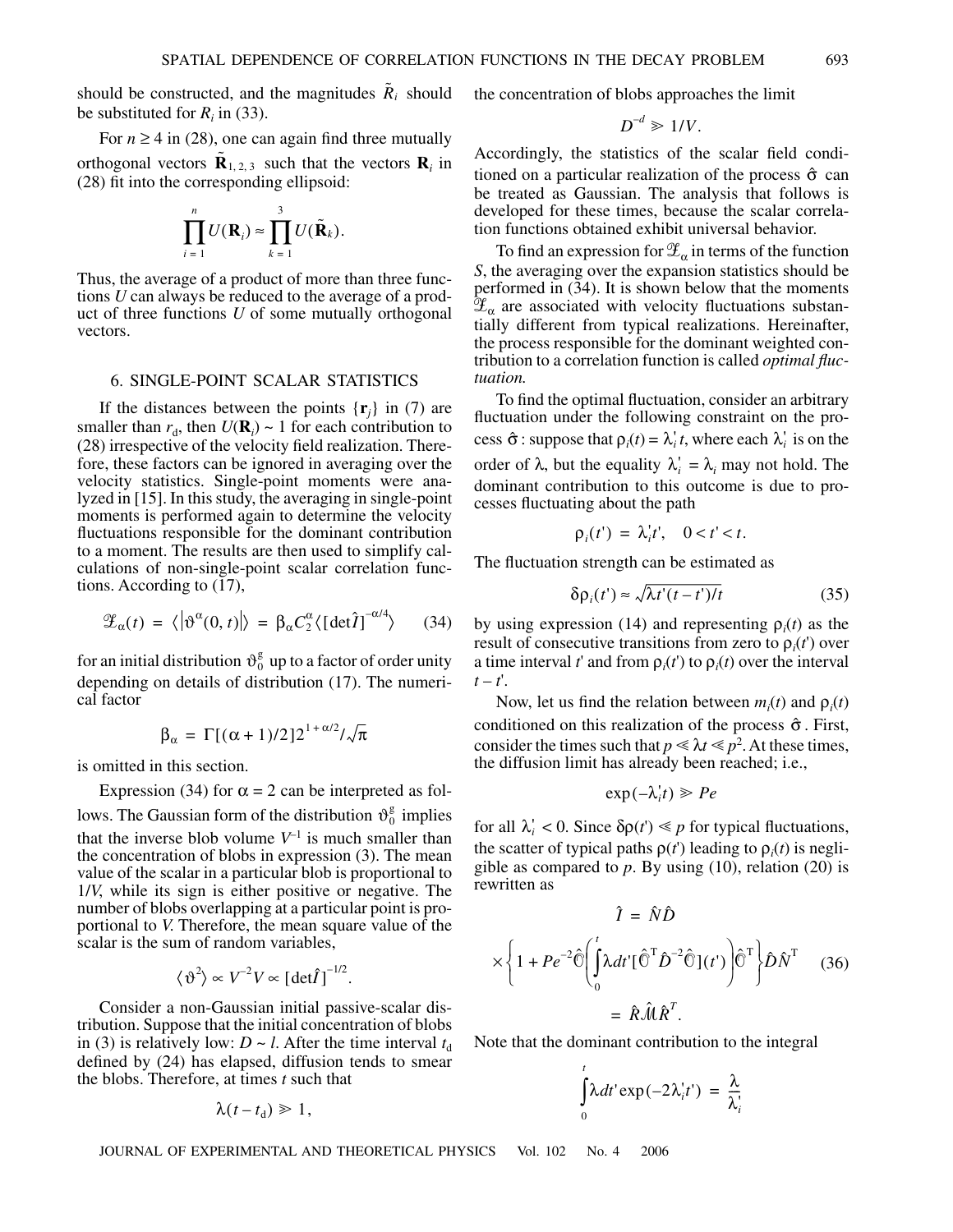corresponds to  $t' \approx \lambda^{-1}$  if  $\lambda_i' > 0$ . If  $\lambda_i' < 0$ , then this integral is

$$
J = (\lambda/|\lambda'_i|) \exp(2t\lambda'_i) \geqslant Pe^2,
$$

being dominated by the contribution corresponding to  $t - t' \sim \lambda^{-1}$ . Therefore, a significant contribution to the second term in braces in (36) is due to the decaying elements of the matrix  $\hat{D}(t')$ .

It is easy to see that  $\hat{I}$  is determined by the values of  $\hat{W}$  at times *t*' such that  $t - t' \sim \lambda^{-1}$ . To estimate the elements of  $\hat{\imath}$ , the matrix  $\hat{\mathbb{O}}$  is represented as

$$
\hat{\widehat{\mathbb{O}}}(t') \approx [1 - (t - t')\Omega^{\circ}(t)]\hat{\widehat{\mathbb{O}}}(t).
$$

The elements of  $\Omega^{\circ}(t)$  are small and can be estimated by using expression (12). First, suppose that  $\lambda'_2 > 0$ . Then,  $\hat{R}$  is equal to  $\hat{N}$  up to  $Pe^{-2}$ . The larger two eigenvalues

are equal  $(m_{1,2} = \rho_{1,2})$ , while the third eigenvalue of  $\hat{I}$ is

$$
m_3 = -p + \ln[\lambda_3' / \lambda]/2.
$$

Here, the second term is a small correction neglected in the analysis presented below. In the opposite case of  $\lambda'_2 < 0$ ,  $\hat{R}^T \hat{N}$  is a random rotation about the major axis. The logarithm of the corresponding eigenvalue is  $m_1 = \rho_1$ , while  $m_{2,3} = -p$  up to corrections of order  $\ln[|\lambda'_2|, |\lambda|]$ . Thus, to the required accuracy, it holds that

$$
m_i = -p + \chi(\rho_i + p). \tag{37}
$$

Now, let us use relation (37) to find  $\mathscr{L}_{\alpha}$ . To be specific, suppose that the optimal fluctuation stretches the blob along the second eigendirection:  $\lambda_2^* > 0$ . Using (37), we obtain

$$
\mathscr{L}_{\alpha} = \langle C_2^{\alpha} \text{Pe}^{\alpha/2} \exp{\{\alpha \rho_3/2\}} \rangle.
$$

Finally,

$$
\mathcal{Z}_{\alpha} = C_2^{\alpha} \text{Pe}^{\alpha/2} \int d\lambda_2 d\lambda_3 \exp\{-t(S - \alpha \lambda_3/2)\}\n= C_2^{\alpha} \text{Pe}^{\alpha/2} \exp(-\gamma_{\alpha} t),
$$
\n(38)

where

$$
\gamma_{\alpha} = (S - \lambda_3' \alpha/2)_{\min}.
$$

Here, *S* is written instead of  $S(\lambda'_2 - \lambda_2, \lambda'_3 - \lambda_3)$  for brevity. The saddle points  $\lambda_{2,3}^* (\alpha)$  of the integrand in (38) are determined by the equations

$$
\partial_2 S = 0, \quad \partial_3 S = \alpha/2.
$$

When  $\lambda_2^* < 0$  is calculated, the starting assumption that the blob strained by optimal fluctuations expands in only one direction is violated, and the following approximation should be used:

$$
\mathscr{L}_{\alpha} = C_2^{\alpha} \text{Pe}^{\alpha} \langle \exp[\alpha(\rho_2 + \rho_3)/2] \rangle.
$$

Thus, if the equations

$$
\lambda_2' = 0, \quad \partial_3 S = \alpha/2, \tag{39}
$$

yield a point at which

 $∂<sub>2</sub>S < 0$ ,

then optimal fluctuations correspond to  $\lambda_2^* > 0$ , and  $\mathscr{L}_{\alpha}$  is given by (38). If  $\partial_2 S > \alpha/2$ , then optimal fluctuations correspond to  $\lambda_2^* < 0$ , and

$$
\mathscr{Z}_{\alpha} = (C_2 \text{Pe})^{\alpha} e^{-\gamma_{\alpha}t} \tag{40}
$$

with

$$
\gamma_{\alpha} = (S + \lambda_1' \alpha/2)_{\min}.
$$

If  $0 < \partial_2 S < \alpha/2$ , then the largest contribution corresponds to realizations in which the diffusion limit is reached by the second Lyapunov exponent exactly at the instant *t*. Therefore,

$$
\rho_2(t') \approx -pt'/t \tag{41}
$$

at times *t*' such that  $0 < t' < t$ . As  $t \rightarrow \infty$ , the asymptotic limit value  $\lambda_2^* = 0$  is approached. The moment is expressed as

$$
\mathcal{Z}_{\alpha} = C_2^{\alpha} \text{Pe}^{\alpha/2 + \partial_2 s} \exp(-\gamma_{\alpha} t),
$$
  

$$
\gamma_{\alpha} = S - \lambda_3^*,
$$
 (42)

where S and  $\lambda_3^*$  are taken at the point determined by (39). Note that the decay rate  $\gamma_\alpha$  is a convex function of  $\alpha$ ,  $\gamma_{2\alpha} < 2\gamma_{\alpha}$ , which implies strong intermittency of the passive scalar field:

$$
\langle |\vartheta|^{2\alpha}\rangle \gg \langle |\vartheta|^{\alpha}\rangle^{2}.
$$

For any function *S* that remains finite at  $\lambda_i' = 0$ , there exists a critical value

$$
\alpha_{\rm c} = \partial_3 S(-\lambda_2, -\lambda_3)
$$

such that the dependence of  $\mathscr{L}_{\alpha}$  on  $\alpha$  is completely determined by  $C_2^{\alpha}$ . For  $\alpha > \alpha_c$ ,

$$
\gamma_{\alpha} = S(-\lambda_2, -\lambda_3).
$$

This means that similar optimal fluctuations correspond to all  $\alpha > \alpha_c$ . Since the blob size along the contracting directions reduces to  $r_d$  for the first time at the instant  $t$ , it holds that

$$
\det \hat{I}(t) = 1.
$$

The time dependence of  $\mathscr{L}_{\alpha}$  is completely determined by the statistical weight of these fluctuations.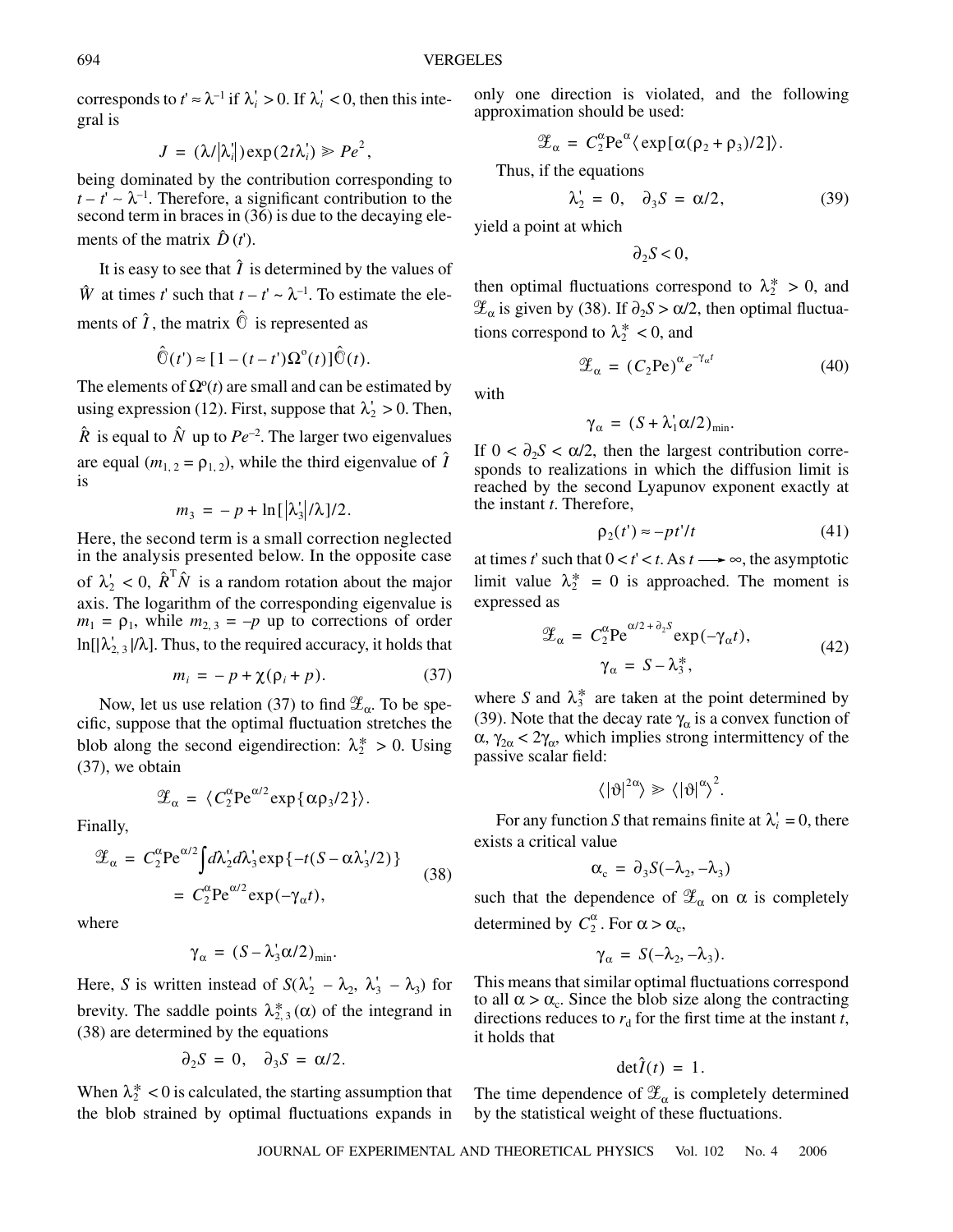Numerical simulations show that  $\alpha_c \sim 10$  [18]. This result cannot be refined because more accurate values of the derivatives of the function *S* at its minimum cannot be inferred from the data presented in [18].

To obtain estimates corresponding to  $t \geq p^2/\lambda$ , note that if  $\alpha < \alpha_c$  and the optimal value of  $\lambda_2^*$  is not zero, then the calculations that lead, in particular, to (38) can be repeated for  $t \geq p^2/\lambda$ .

Now, suppose that  $\alpha < \alpha_c$  and  $0 < S_2 < \alpha/2$  at the point determined by Eqs. (39). Since the statistics of the processes  $\tilde{\sigma}_{ii}$  in (22) are not known in explicit form, the analysis of the logarithm  $m_i$  of the blob size is simplified by considering the following problem. The evolution of  $m_2$  is modeled by the motion of a Brownian particle on the *x* axis starting from the origin  $x = 0$ . To estimate the contribution to  $\mathscr{Z}_{\alpha}$  due to the realizations of  $\hat{\sigma}$ in which  $m_2$  is affected by diffusion only over a relatively short time  $t' \leq t - \lambda^{-1}$  immediately before the instant *t*, an absorbing wall boundary condition is set at  $x = -p$ . The constraint

$$
\rho_2(t)/t = -p/t \ll 1
$$

on the process  $\hat{\sigma}$  obviates the introduction of a drift term. The probability that the Brownian particle survives for a time  $t \geq p^2/t$  decreases as  $1/t$ . Therefore, the fraction of realizations for which  $\rho_2(t') > -p$  at all times before *t* among those ending up at  $\rho_2(t) = -p$  is proportional to 1/*t.* Accordingly, the exponential in long-time asymptotic expression (42) should be multiplied by a power of time. Thus, the moments calculated by finding optimal fluctuations are valid at all times if  $n < \alpha_c$ . In particular, relation (37) can be used in calculating  $\mathscr{L}_{\alpha}$ .

Finally, consider the case of  $\alpha > \alpha_c$ . Since diffusion does not contribute to the optimal fluctuations corresponding to  $t \leq p^2/\lambda$  (see argumentation above), we have  $\rho_3(t) \approx -p$ . The contribution of realizations subject to a similar constraint at  $t \geq p^2/\lambda$  is estimated by analyzing the motion of a Brownian particle as a model of the evolution of  $m_3$ . Since  $\rho_3 < 0$  for incompressible flows, a reflecting wall boundary condition must be set at  $x = 0$  in addition to the absorbing wall at  $x = -p$ . The corresponding probability that the Brownian particle survives for a time  $t \geq p^2/\lambda$  is proportional to  $exp[-\pi^2 \lambda t/4p^2]$ . Accordingly, the realizations that are affected by diffusion at all *t*' < *t* will significantly contribute to  $\mathscr{L}_{\alpha}$  in the long-time limit. Since the blob expands and contracts to the smallest size  $r_d$  several times, moments of very high order cannot be evaluated by finding optimal fluctuations. To calculate them, the complete statistics of the process  $\tilde{\sigma}$  may be required.

Henceforth, correlations (28) of order 2*n* are calculated for  $2n < \alpha_c$ .

# 7. TWO-DIMENSIONAL PROBLEM

Recalling that the distribution  $\vartheta$ <sup>g</sup> analyzed here evolves from a Gaussian initial distribution  $\vartheta_0^g$  (see Section 2), we consider a two-dimension flow at  $t \geq p/\lambda$ ].

In this case, an analysis analogous to that presented in Section 6 is much simpler to perform, because it does not involve the Lyapunov exponent associated with the intermediate eigendirection. For  $\alpha < \alpha_c$ ,

$$
\mathscr{Z}_{\alpha} = C_2 P e^{\alpha/2} \exp(-\gamma_{\alpha} t), \tag{43}
$$

where

$$
\gamma_{\alpha} = (S - \lambda_2' \alpha)_{\min}.
$$

Applying an angle-averaging procedure analogous to that presented in Section 5 to the two-dimensional pair correlation function (27), we obtain

$$
\langle U(\mathbf{R}) \rangle_a = \exp[-\chi(-m_2 + y)], \quad y = \ln(R/l). \tag{44}
$$

The four-point correlation function does not vanish when mutually orthogonal vectors  $\mathbf{R}_1$  and  $\mathbf{R}_2$  lie in the same blob, in which case

 $R_2 < le^{m_2}$ .

Therefore,

$$
\langle U(\mathbf{R}_1)U(\mathbf{R}_2)\rangle_{\mathbf{a}} = \exp[-\chi(-m_2 + y_1)],
$$
  

$$
y_i = \ln(R_i/l).
$$
 (45)

Proceeding to the calculation of correlation functions, note that the corresponding optimal fluctuations can be determined by using the optimal fluctuations found for single-point moments  $\mathscr{L}_n$ . To evaluate the pair correlation function, we use relation (37) to write

$$
\mathcal{F}_2(\mathbf{R}) = C_2 \int d\rho_2
$$
  
 
$$
\times \exp[-tS(x_2) - \chi(-m_2 + y) - (m_1 + m_2 - p)].
$$
 (46)

Performing the integral with respect to  $\rho_2$ , we obtain the scaling law

$$
\mathcal{F}_2(\mathbf{R}) = C_2 e^{-y} \int d\rho_2 \exp[-tS(x_2) + \rho_2]
$$
  
=  $\frac{l}{R} \exp(-\gamma_2 t).$  (47)

Thus, the optimal fluctuations for the two-dimensional pair correlation function are similar to those for  $\mathscr{L}_2$ . The factor  $1/R$  in (47) results from the averaging over rotations (see Section 5), because the smallest size of the blob strained by relevant fluctuations is on the order of  $r_{\rm d}$ .

Now, consider one of the six contributions to (28) for the four-point correlation function. A nonvanishing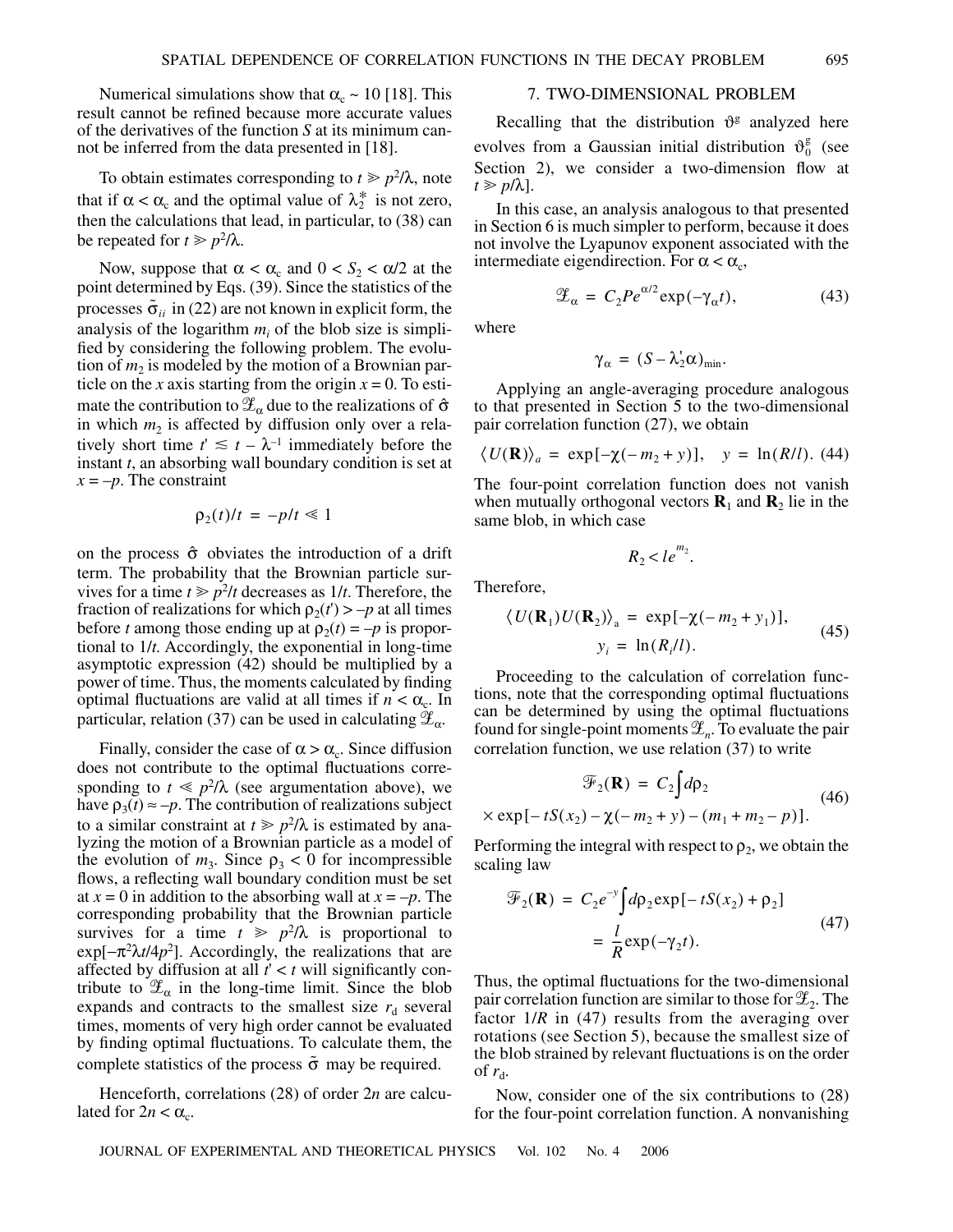contribution is obtained only if  $R_2$  fits into the smallest blob size  $le^{m_2(t)}$  at the instant *t*:

$$
F_{2n} = C_2^n \left\langle \frac{R_1}{le^{m_2}} \exp\left[ \frac{-n(m_1 + m_2)}{2} \right] \right\rangle_{le^{m_2} > R_2}, \quad (48)
$$

$$
n = 2.
$$

To find an optimal fluctuation, consider the following class of realizations of the process  $\hat{\sigma}$ . Initially, the largest blob size increases:

$$
m_1(t') = -\lambda'_2(t'),
$$
  

$$
0 < t' < t - \tau, \quad 0 > \lambda'_2 > \lambda.
$$

The smallest size decreases to  $r_d$  over a time interval  $t'_d \approx -p/\lambda'_2$  and increases at  $t'_d < t'$ . Accordingly, we can write  $t' > t - \tau$ 

$$
m_2(t) = r_d e^z.
$$

Assuming that  $1 \le z \le \lambda t$ , we find that the blob volume given by (25) is

$$
V = \exp[-\lambda_2'(t-\tau)-p].
$$

Since

$$
e^{m_1}\gg e^{m_2}
$$

at all  $t' \ge \lambda^{-1}$ , the process  $\tilde{\sigma}$  in (22) has statistical characteristics similar to those of  $\bar{\sigma}$  in (11). To extend analysis to orders other than  $n = 4$ , the probability of this process is sought with a weighting factor  $V^{-\alpha/2}$  ( $\alpha < \alpha_c$ ), in accordance with (34). Using the saddle-point value  $\lambda_2^* (\alpha)$  in averaging over  $\lambda_2$ , we obtain

$$
\mathcal{P}_{\alpha}(z, \tau)
$$
\n
$$
= \exp\{-\gamma_{\alpha}t - \tau[(S(z/\tau - \lambda_{2}) - \alpha z/2\tau) - \gamma_{\alpha}] \quad (49)
$$
\n
$$
-\alpha z/2 + \alpha p/2 \}.
$$

The optimal value of  $\tau$  that maximizes  $\mathcal{P}_{\alpha}(z, \tau)$  is found here by using a quadratic function *S* in order to calculate the final result:

$$
S(x_2) = S_{22}x_2^2/2.
$$

In this case,

$$
\mathcal{P}_{\alpha}(z) \propto \text{Pe}^{\alpha/2} \exp(-\gamma_{\alpha}t)
$$
  
×  $\exp[-z(\alpha/2 + 2|\lambda_2^*|S_{22})].$  (50)

The contribution of optimal fluctuations to the correlation function is found by substituting  $\mathcal{P}_4$  given by (50) into expression (48) and averaging over *z*:

$$
F_{2n}(\mathbf{R}_1, \mathbf{R}_2, t)
$$
  
=  $C_2^n \left\langle \frac{R_1}{r_d e^z} \mathcal{P}_{2n}(z) \right\rangle_{z \ge \ln[R_2/r_d]}$  (51)  
=  $C_2^n \text{Pe}^{n-1}$   

$$
\times \exp(-\gamma_{2n}t) \frac{l}{R_1} \left(\frac{r_d}{R_2}\right)^{(n-1)+2|\lambda_2|S_{22}},
$$
 (52)

where  $n = 2$ . Note that the optimal value of  $z^*$  is such that

$$
le^{m_2(t)} \approx R_2.
$$

Expression (51) must be a good approximation of the correlation function because the contributions of different fluctuations are vanishingly small. For example, a contribution decaying as  $exp(-\gamma_{\alpha_c}t)$  is obtained when the change in the smallest size to  $r_d e^z$  is modeled by using the linear function

$$
m(t') = (z-p)t'/t.
$$

However, no rigorous proof of (51) is available.

Contributions (28) to higher order correlation function (7) such that  $6 \le 2n < \alpha_c$  are found by using the procedure for calculating  $F_4$  in (51) for the following reason. As argued in Section 5, the averaging over rotations should be performed by changing to the product  $U(\tilde{\mathbf{R}}_1)U(\tilde{\mathbf{R}}_2)$  with mutually orthogonal vectors  $\tilde{\mathbf{R}}_{1,2}$ . The ellipse defined by these vectors must be sufficiently large for the vectors in (28) to fit into it. Averaging over the expansion yields expressions (48)–(51) for any admissible *n*. Thus, contribution (28) with  $n \ge 3$  is also given by (51) with  $\tilde{R}_{1,2}$  instead of  $R_{1,2}$ .

## *7.1. Thin-Film Flows*

As an example of two-dimensional flow, consider the flow of a film with thickness *h* treated as a passive scalar [20, 21]. Analogy with a standard scalar advection-diffusion problem, such as temperature decay, is incomplete because the equation for *h* describes hyperdiffusion rather than Fickian diffusion:

$$
\partial_t h + (\nu \partial) h = -\tilde{\kappa} \Delta^2 h. \tag{53}
$$

Changing to the Fourier representation and using the velocity field described by  $(\hat{8})$ , we solve Eq. (53) for the blob evolving from an initial distribution  $\Theta_0(r/l)$ :

$$
\tilde{\Theta}(\mathbf{k}, t) = \tilde{\Theta}_0 \left( l \sqrt{\mathbf{k} \hat{W}^{\mathrm{T}} \hat{W}^{\mathrm{T}} \mathbf{k}} \right) \exp \left\{ -\frac{l^4}{\mathrm{Pe}^4} \times \int_0^t dt' \left[ \mathbf{k} (\hat{W} (\hat{W}^{\mathrm{T}} \hat{W})^{-1} (t') \hat{W}^{\mathrm{T}}) \mathbf{k} \right]^2 \right\},
$$
\n(54)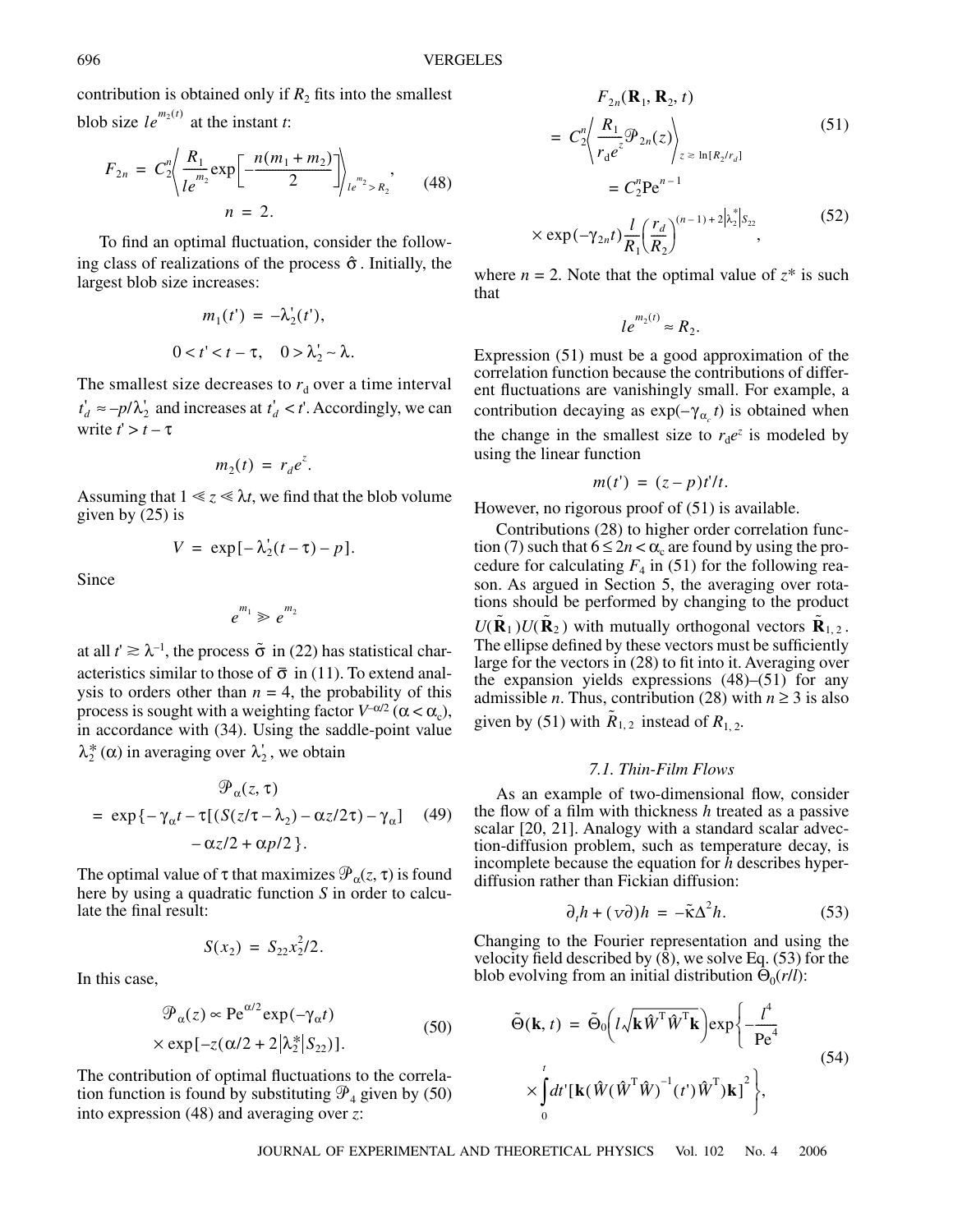with the Peclet number again defined as

$$
Pe = l/r_{\rm d},
$$

where the diffusive scale is

$$
r_{\rm d} = (\tilde{\kappa}/\lambda)^{1/4}.
$$

The relevant wavevectors **k** in (54) satisfy the inequality

$$
\mathbf{k}\hat{I}\mathbf{k} \lesssim 1,
$$

as in (17). Therefore, the product of *n* functions  $G_2(\mathbf{R}_i, t)$  given by (26) can be averaged over the velocity ensemble by following the procedures described in Sections 5 and 7.

#### 8. THREE-DIMENSIONAL PROBLEM

The correlation functions for a passive scalar in a three-dimensional flow are classified according to the value of ∂2*S* at the point defined by (39) with an appropriate α. Recalling that a Gaussian initial distribution  $\vartheta_0^g$  is considered here (see Section 2), we examine the limit of  $t \geq p/\lambda$ .

To evaluate the pair correlation function, we make use of relation (37) and follow the analysis of the single-point second-order moment given by (34) with  $p \rightarrow -y$ . Classifying possible cases according to the value of  $\partial_2 S$  at the point defined by (39) for  $\alpha = 2$ , we find that optimal fluctuations are independent of *R* if  $S_2$  < 0, because the intermediate size of the blob is much larger than *R*. Hence, we obtain the scaling law

$$
\mathcal{F}_2(\mathbf{R}, t) = C_2 \exp(-\gamma_2 t) \frac{l}{R}.
$$
 (55)

Optimal fluctuations are also independent of  $R$  if  $S_2 > 1$ at the point defined by (39). In this case, since the intermediate size of the blob strained by optimal fluctuations is on the order of the diffusive scale, we have

$$
\mathcal{F}_2(\mathbf{R}, t) = C_2 \exp(-\gamma_2 t) \frac{l^2}{R^2}.
$$
 (56)

If the optimal fluctuations corresponding to  $R = 0$  are such that the diffusion limit is reached by the second Lyapunov exponent exactly at the instant *t*, in which case  $0 < S_2 < 1$ , then it follows from the condition

$$
\ln(R_2/r_d) \ll \lambda t
$$

that optimal fluctuations follow the path

$$
\rho_2(t') \approx (t'/t) \ln(R_2/l).
$$

Expanding the function *S* about the point defined by  $(39)$  to second order, we obtain

$$
\mathcal{F}_2(R, t) = C_2 \exp(-\gamma_2 t) (R/l)^{-1-S_2}
$$

$$
\times \exp\left\{-\frac{\tilde{S}_{22}}{2t} (\ln(R/l))^2\right\},
$$
(57)

where

$$
\tilde{S}_{22} = S_{22} - S_{23}^2 / S_{33}.
$$

Note that Kraichnan's model makes use of this approximation. Substituting expression (76) for *S* given by that model yields [13]

$$
\mathcal{F}_2(R, t) = C_2 \exp(-\lambda t/4) (R/l)^{-3/2}.
$$
 (58)

This result is obtained for

$$
\lambda t \geq \left[\ln(R/l)\right]^2,
$$

in which case the last exponential in (57) is close to unity. Note that the second-order correlation function is independent of diffusivity: expressions (55)–(57) are valid for  $\kappa = 0$ .

According to the analysis developed in Section 5, contribution (28) to the four-point correlation function given by (7) can be evaluated by assuming that the vectors  $\mathbf{R}_{1,2}$  in (28) are such that  $\mathbf{R}_1 \perp \mathbf{R}_2$ . The analysis also shows that a significant contribution to the correlation function is due to realizations in which the intermediate size of the blob is not smaller than  $R_2$ . It is assumed here that  $R_1 \ge R_2$ . If  $S_2 < 0$ , then the intermediate size of the blob strained by optimal fluctuations exponentially increases with time. Therefore, the dependence on  $R_{1,2}$  is entirely

due to the averaging over the matrix  $\hat{R}$  in (21), and

$$
F_4(R_1, R_2, t) = C_2^2 \exp(-\gamma_4 t) (R_1 / l)^{-1} (R_2 / l)^{-1}.
$$
 (59)

If  $0 < S_2 < 1$ , then the final value of  $\rho_2$  is  $\ln(R_1/l)$  and the result obtained in the limit of

$$
\lambda t \geq \left[\ln(R_1/l)\right]^2
$$

is

$$
F_4(R_1, R_2, t)
$$
  
=  $C_2^2 \exp(-\gamma_4 t) (R_1 / l)^{-1 - S_2} (R_2 / l)^{-1}$ . (60)

If  $1 < S_2 < 2$ , then  $\rho_2$  linearly increases with time, reaching the value  $\ln(R_2/l)$ .

For

we have

$$
\lambda t \geq \left[\ln(R_2/l)\right]^2
$$

$$
F_4(R_1, R_2, t)
$$
  
=  $C_2^2 \exp(-\gamma_4 t) (R_1/l)^{-2} (R_2/l)^{-S_2}$ . (61)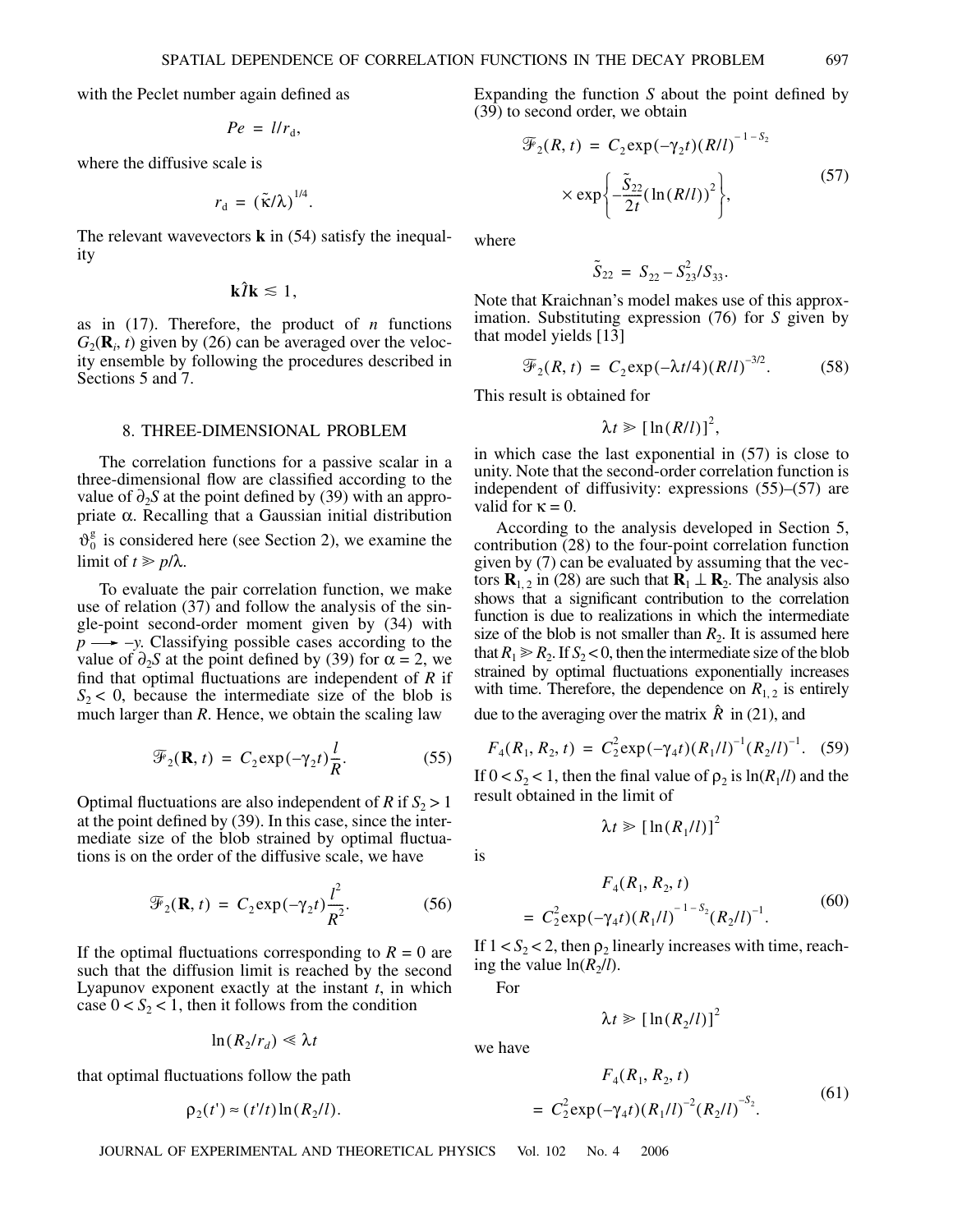If  $S_2 > 2$ , then the intermediate size of the blob strained by an optimal fluctuation initially decreases to  $r_d$  over a time interval on the order of  $t<sub>d</sub>$  and then increases to  $R<sub>2</sub>$ shortly before the instant t. The optimal fluctuation corresponding to the four-point correlation is found by following the analysis developed for two-dimensional flows. The only difference is that averaging should also be performed over the decreasing quantity  $\rho_3$ . Again, using

$$
S = S_{ij} x_i x_j / 2
$$

as an example, we obtain

$$
F_4(R_1, R_2, t) = C_2^2 P e^2
$$
  
× exp $(-\gamma_4 t)(R_1/l)^{-2} (R_2/r_d)^{-1-2\tilde{S}_{22}|\lambda_2^*|},$  (62)

where

$$
\tilde{S}_{22} = S_{22} - (S_{23})^2 / S_{33}, \quad \lambda_2^* = \lambda_2^*(4)
$$

(see Section 6). When a better fitting function *S* is used instead of a quadratic approximation, the power-law dependence on  $R_1$  holds, whereas a more intricate function of  $R_2$  is obtained.

Finally, possible types of spatial dependence of the six-point correlation function are obtained by assuming that the vectors  $\mathbf{R}_i$  in (28) are mutually orthogonal and  $R_1 \ge R_2 \ge R_3$ . The final results are presented below for

$$
S = S_{ij} x_i x_j / 2.
$$

By the time *t*, the intermediate and largest sizes of the blob strained by optimal fluctuations must be at least  $R_2$ and  $R_3$ , respectively. If  $S_2 < 0$  at the point defined by (39) for  $\alpha = 6$ , then we have an optimal  $\lambda_2^* > 0$ . The largest and intermediate sizes increase with time elapsed, while the smallest one initially decreases to  $r_d$ and then increases to  $R_3$  over the time interval between  $t - \tau$  and *t*. The time  $\tau$  is determined by the method used in Section 7 for the four-point correlation function. If  $S<sub>2</sub> > 3$ , then both the intermediate and smallest sizes initially decrease to  $r_d$  and then increase to  $R_2$  and  $R_3$ , respectively. The final results are

$$
F_{2n} = C_2^n P e^{n-2} \exp(-\gamma_{2n}t) (R_1/l)^{-1} (R_2/l)^{-1}
$$
  
\n
$$
\times (r_d/R_3)^{(n-2)+2\tilde{S}_{33}|\lambda_3^*|},
$$
(63)  
\n
$$
S_2 < 0,
$$
  
\n
$$
F_{2n} = C_2^n P e^{2(n-1)} \exp(-\gamma_{2n}t) (R_1/l)^{-2}
$$
  
\n
$$
\times \exp\left\{-nz_2 - (n-1)z_3 - S_{ij} |\lambda_i^*|z_j - \sqrt{\frac{S_{ij}z_i z_j}{S_{ij} \lambda_i^* \lambda_j^*}}\right\},
$$
(64)  
\n
$$
S_2 > n,
$$

where

$$
n = 3,
$$
  
\n
$$
z_i = \ln(R_i/r_d), \quad i = 2, 3, \quad \tilde{S}_{33} = S_{33} - (S_{23})^2/S_{22}.
$$

The case of  $0 < S_2 < 3$  is more difficult to analyze. Consider a function *S* subject to the additional constraint

$$
S_{23} > 0.
$$

This means that the small deviations  $\delta \rho_2$  and  $\delta \rho_3$  associated with relevant fluctuations are anticorrelated (with weight  $V^{-3}$ ). The smallest size increases from the diffusive scale at  $t - \tau$  to  $R_3$  at *t*. The intermediate size of the blob strained by optimal fluctuations does not reach  $r_d$ , and the corresponding  $\rho_2$  varies linearly with time. The growth rate  $\dot{\rho}_2(t)$  drops over a time interval  $t \sim \lambda^{-1}$  after the instant  $t - \tau$ . For  $0 < S_2 < 1$ , the optimal value is

$$
\rho_2^*(t) = \ln(R_1/l).
$$

For  $1 < S_2 < n$  ( $n = 3$ ), we have

$$
\rho_2^*(t) = \ln(R_2/l).
$$

In the long-time limit, the final results are

$$
F_{2n} = \text{Pe}^{n-2} \exp(-\gamma_{2n}t) (R_1/l)^{-1-S_2} (R_2/l)^{-1}
$$
  
 
$$
\times (r_d/R_3)^{n-2+2\tilde{S}_{33}|\lambda_3^*|}, \qquad (65)
$$
  
 
$$
0 < S_2 < 1,
$$
  
\n
$$
F_{2n} = \text{Pe}^{n-2} \exp(-\gamma_{2n}t) (R_1/l)^{-2} (R_2/l)^{-S_2}
$$
  
\n
$$
\times (r_d/R_3)^{n-2+2\tilde{S}_{33}|\lambda_3^*|}, \qquad (66)
$$

$$
1 < S_2 < n
$$

In expressions  $(63)$ – $(66)$ ,

$$
\lambda_i^* = \lambda_i^*(2n).
$$

To determine correlation function (7) of order 2*n* such that  $8 \le 2n < \alpha_c$ , the required contributions (28) should be evaluated by using three mutually orthogonal vectors  $\tilde{\mathbf{R}}_i$  (see Section 5), and then  $F_{2n}$  is calculated by following the procedure developed for  $F_6$ . As a result, expressions  $(63)$ – $(66)$  with the appropriate *n* are obtained.

#### *8.1. Angular Singularities*

As an illustration, scalar correlation functions are now written out in explicit form.

First, consider the distribution  $\vartheta$ <sup>g</sup> for blobs separated by a distance  $D \ll l$ . Since  $\vartheta_0^g$  is Gaussian zeromean distribution, all odd-order correlation functions vanish (see Section 2). An expression for the fourth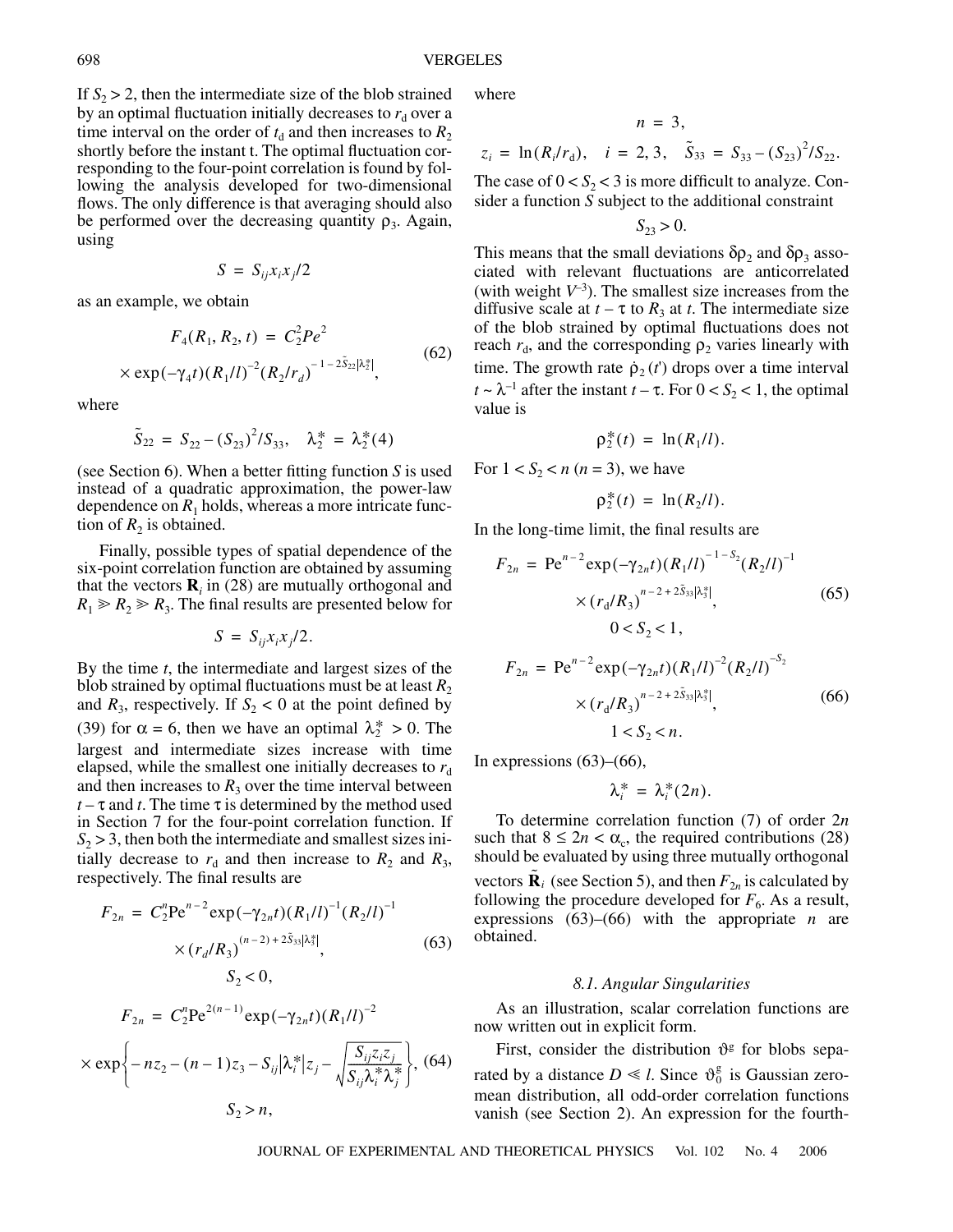order correlation is written here for a configuration of points such that

$$
\mathbf{r}_{12} \parallel \mathbf{r}_{43}, \quad r_{12} \ge r_{43} \ge r_d,
$$
  
 $r_{32} = r_{34}, \quad \mathbf{r}_{32} \perp \mathbf{r}_{43},$ 

where

$$
\mathbf{r}_{ij} = \mathbf{r}_i - \mathbf{r}_j.
$$

Thus, the points  $\mathbf{r}_2$ ,  $\mathbf{r}_3$ , and  $\mathbf{r}_4$  are separated by distances on the order of  $r_{34}$ , while  $\mathbf{r}_1$  is located at a much larger distance  $r_{12}$ . The correlation function is

$$
\mathcal{F}_4^g({\mathbf{r}_i}, t) = C_2''({\det \hat{\mathbf{l}}})^{-2} \{ [U(\mathbf{r}_{14})U(\mathbf{r}_{32}) + U(\mathbf{r}_{13})U(\mathbf{r}_{12})] + U(\mathbf{r}_{12})U(\mathbf{r}_{43}) \} \rangle.
$$
 (67)

The angular singularity corresponds to the limit  $r_{34} \longrightarrow 0$ . The first two terms in brackets in (67) are equal, while the last term is independent of  $r_{34}$ . Using expressions (59)–(61), we obtain

$$
\mathcal{F}_{4}^{g}(\{\mathbf{r}_{i}\},t)
$$
  
=  $C_{2}^{2}Pe^{x} \exp(-\gamma_{4}t) \left(\frac{r_{d}}{r_{12}}\right)^{a} \left[2\left(\frac{r_{d}}{r_{23}}\right)^{b} + 1\right],$  (68)

where

$$
1 < a < 2
$$
,  $b = 1$  or  $a = 2$ ,  $b > 2$  (69)

depending on the velocity statistics and

$$
x = \begin{cases} a+b, & b<2 \\ 4, & b>2. \end{cases}
$$

In the opposite limit of initial distribution  $\mathcal{Y}^p$  (see Section 4), when the concentration of blobs is  $c \ll 1$ , each of the three contributions to (67) can be associated with a third-order correlation function. For the same configuration without the point  $\mathbf{r}_4$ , the correlation function

$$
\mathcal{F}_3^p(\mathbf{r}_1, \mathbf{r}_2, \mathbf{r}_3; t) = C_4 \langle \left[ \det \hat{\mathbf{l}} \right]^{-2} U(\mathbf{r}_{13}) U(\mathbf{r}_{32}) \rangle
$$
  
=  $C_4 P e^x \exp(-\gamma_4 t) \left( \frac{r_d}{r_{12}} \right)^a \left( \frac{r_d}{r_{23}} \right)^b$  (70)

is proportional to the first term in (67).

Note that expressions (67) and (70) are valid at times when the blob size has reached the diffusive scale  $r_d$ ,

$$
t\geqslant \lambda^{-1}\ln Pe.
$$

# 9. CONCLUSIONS

Statistical characteristics of the passive scalar in the decay problem are very different from that in the case of a constantly injected scalar [8, 10, 16]. To summarize the results of this study and describe the spatial distribution of the scalar, the approach used in Section 2 is invoked here. The initial distribution  $\vartheta_0(\mathbf{r})$  characterized by a correlation length *l* is represented by spherical blobs of diameter *l* chaotically dispersed in space. Recall that a spherical scalar blob means a scalar distribution  $\Theta_0(r/l)$  such that  $\vartheta = 0$  everywhere except for a region of diameter *l*. Scalar correlation functions are determined by averaging over the initial locations of the blobs in space and over the velocity gradient statistics.

The flow strains the blobs. The blobs separated by a distance smaller than the viscous scale η are similarly strained and similarly oriented in space. Since the smallest blob size cannot be smaller than the diffusive scale  $r_d$ , the volume of a blob increases after its smallest size has reached the diffusive scale. The spatial distribution of the scalar is smoothed out as the scalar fluctuation intensity decreases with time elapsed.

The flow involves rare velocity fluctuations that relatively weakly strain the scalar blobs, and the scalar fluctuation amplitude remains relatively high in these blobs. Even if the initial scalar field is Gaussian, strong intermittency develops as the smallest blob size reaches the diffusive scale; in particular,

$$
\langle |\vartheta^{2\alpha}| \rangle \gg \langle |\vartheta^{\alpha}|^2 \rangle.
$$

Intermittency characterized by anomalous statistics of this kind is typical for turbulent systems [4] (see also [22, 23]).

In the long-time limit, scalar correlation functions strongly depend on orientation. The nature of these angular singularities can be understood by considering widely separated blobs. In this case, the dominant contributions to the equal-time scalar correlation functions are due to the regions where all points lie in the same blob. In particular, the single-point moments have the form

$$
\langle (\vartheta^p)^n \rangle \approx \left(\frac{l}{D}\right)^3 [\Theta(\mathbf{r}=0, t)]^n
$$

where  $\Theta(\mathbf{r}, t)$  is the scalar distribution in a blob and *D* is the distance between blobs. If the points in a correlation function are separated by distances on the order of  $r_{d}$ , then any blob averaged over its possible locations that contains at least one of the points in a correlation function contributes to the correlation function. If the distances between the points are larger than  $r_d$  and lie on the same line, then the number of contributing blobs is much smaller. Only the flow regions where blobs are aligned with this line contribute to the correlation functions. Even less numerous are the regions where scalar blobs contain all points in a correlation function if these points lie in the same plane at distances much larger than  $r_d$  from one another. Finally, there are very few blobs whose three sizes are substantially larger than the diffusive scale. In this study, the averaging over blob orientations is considered in detail. The results include the three-point scalar correlation function (Section 7.1, Eq. (70)) and general expressions corresponding to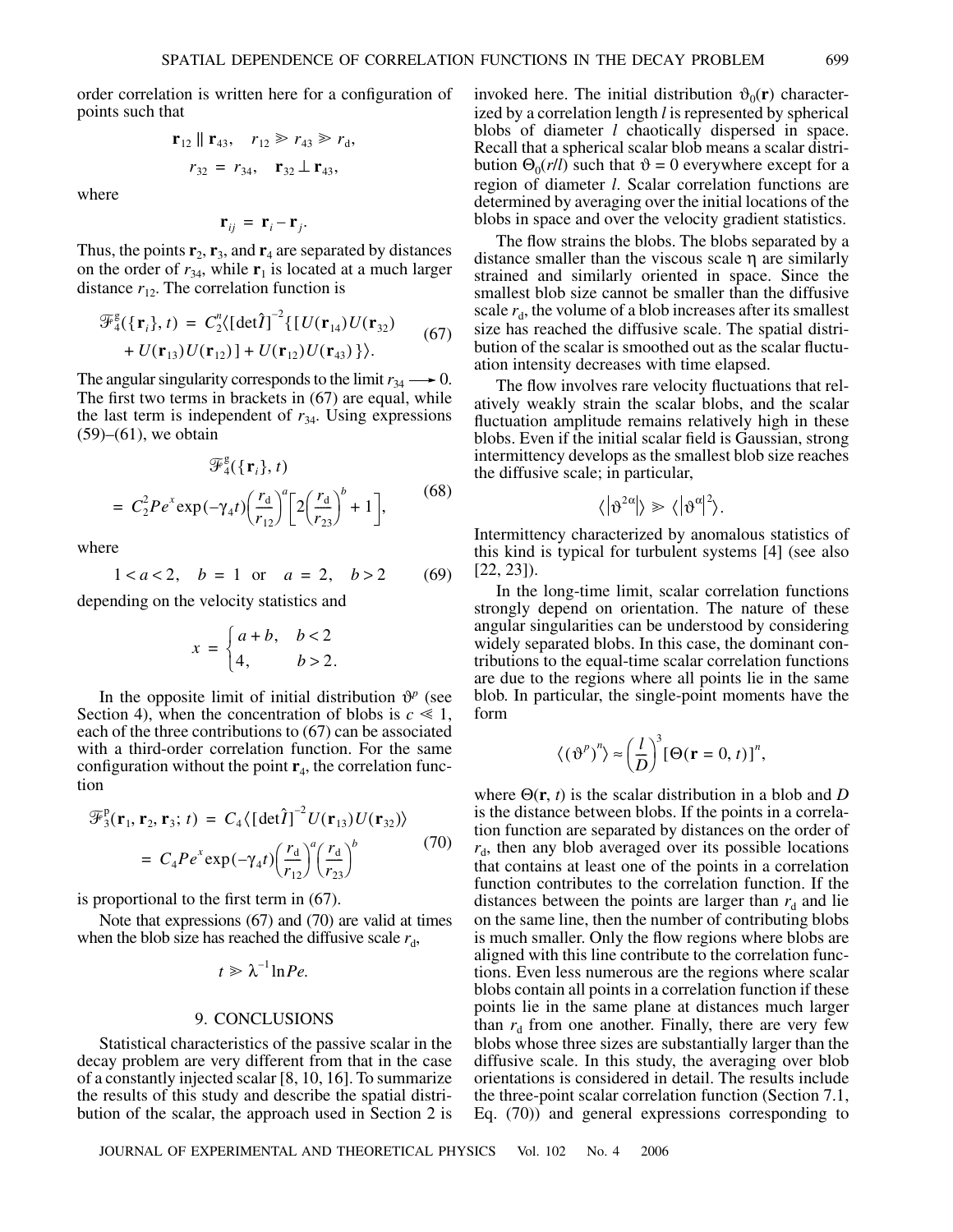two- and three-dimensional flows (Sections 7 and 8, respectively).

The case of a zero-mean Gaussian distribution  $\vartheta_0^g$  is also considered here. It can be represented as a superposition of chaotically dispersed spherical blobs with positive and negative scalar values. The distances between blobs are small,  $D \ll l$ . Since the scalar field is invariant under the change  $\vartheta$ <sup>g</sup>  $\longrightarrow -\vartheta$ <sup>g</sup>, only even-order scalar correlation functions do not vanish. The 2*n*thorder scalar correlation function is the sum of contributions in which the 2*n* points are combined into pairs. When the averaging over blob locations is performed, significant contributions are obtained only when the points of each pair are contained in the same blob. Since the present analysis is restricted to  $r \leq \eta$ , all such pairs lie in blobs having similar shapes and orientations in space. This situation is somewhat analogous to the case when all points are contained in a distribution  $\vartheta^p$ .

In the case of  $\vartheta^p$ , the correlation function of order  $n + 1$ is proportional to the contribution to the 2*n*th-order cor-

relation function in the case of  $\vartheta_0^g$  described above. Since there are  $(2n)!/[2<sup>n</sup>n!]$  combinations of  $2n$  points into pairs, the spatial dependence of equal-time scalar correlation functions is more complicated in the case of  $\vartheta^g$ . The general expression for the four-point corre-

lation function is obtained for a special geometry (Section 8.1). Expressions for higher order correlation functions are too cumbersome to be written out here. The angular singularities arising in the case of a constantly injected scalar were studied for  $r \leq l$  in [24] and for  $r \ge l$  in [25] (*l* is the injection scale).

Note the following property of the scalar pair correlation function  $\mathcal{F}(R)$ : when  $R \ge r_d$ , it is independent of diffusivity for arbitrary velocity statistics such that  $\alpha_c > 2$ . Recall that if  $\alpha > \alpha_c$  and the initial distribution  $\vartheta^g$  is Gaussian, then the moments  $\langle |\vartheta^\alpha| \rangle$  are controlled by similar velocity fluctuations in which the flow is nearly frozen. The value of  $\alpha_c$  depends only on the velocity statistics in the viscous range. In the case of a general velocity field, high-order correlation functions depend on diffusivity, even though the fourth-order scalar correlation function may be independent of diffusivity for some velocity statistics such that  $\alpha_c > 4$  (see expressions  $(59)–(61)$ ).

Over the time interval

$$
t_{\eta} \approx \lambda^{-1} \ln[\eta/r_{\rm d}],
$$

a fluid element of initial size η contracts along a certain direction to a size on the order of  $r_d$ . Accordingly, approximation (9) fails for  $r \ge r_d$ , and the results obtained in this study are not valid. For elastic turbulence, the theory developed here fails on the time scale

$$
t_L \approx \lambda^{-1} \ln[L_0/r_{\rm d}].
$$

Note also that it is frequently supposed in experiments on turbulent dispersion of passive tracers [20, 21, 26] that the range of the Batchelor regime is not limited by the viscous scale and extends to the forcing scale *L.* It was shown in [6, 7] that velocity fluctuations in the direct-cascade range vary as

$$
\delta v(r) \propto r[\ln(r/r_{\rm d})]^{1/3}.
$$

The final results presented here are obtained by taking into account only the exponential in expression (14). Therefore, these results should remain valid if a logarithmic correction is introduced. However, further analysis is required to obtain a final answer to this question.

### *APPENDIX*

In Kraichnan's model, the process  $\hat{\sigma}$  in (8) is a zeromean white noise:

$$
\langle \sigma_{\alpha i}(t_1) \sigma_{\beta j}(t_2) \rangle
$$
  
=  $\mathcal{D}[(d+1)\delta_{ij}\delta_{\alpha\beta} - \delta_{i\alpha}\delta_{j\beta} - \delta_{i\beta}\delta_{j\alpha}]\delta(t_2 - t_1),$  (71)

where *d* is the space dimension. The fluctuating part of  $\hat{\bar{\sigma}}$  in (10) is characterized by an autocorrelation function similar to (71). Since the matrix  $\hat{N}(t)$  depends on  $\hat{\sigma}(t)$ , the mean value of  $\hat{\bar{\sigma}}$  does not vanish. To calculate  $\langle \hat{\sigma} \rangle$ , contact terms should be factored out. To do this, the rotation matrix  $\hat{N}(t)$  is represented as

$$
\hat{N}(t) = N(t - \delta t) \left[ 1 + \int_{t - \delta t}^{t} dt' \hat{\Omega}^{n}(t') \right].
$$

Hence,

$$
\langle \hat{\overline{\sigma}} \rangle = \left\langle -\int_{t-\delta t}^{t} dt' \hat{\Omega}^{n}(t') \hat{N}^{T}(t-\delta t) \hat{\sigma}(t) \hat{N}(t-\delta t) + \text{permuted terms} \right\rangle.
$$
\n(72)

Combining (12) with the identity

$$
\int t d t' \delta(t'-t) = \frac{1}{2}
$$

and taking the limit as  $\delta t \rightarrow 0$ , we find that only diagonal elements of the matrix  $\langle \hat{\sigma} \rangle$  do not vanish. Thus,

$$
\hat{\overline{\sigma}}_{ii} = \frac{\mathcal{D}d}{2} \sum_{j \neq i}^{d} \coth[2(\rho_i - \rho_j)] + \xi_i, \tag{73}
$$

where ξ*<sup>i</sup>* is Gaussian noise with autocorrelation function

$$
\langle \xi_i(t)\xi_j(t')\rangle = \delta(t-t')\mathfrak{D}(d\delta_{ij}-1). \tag{74}
$$